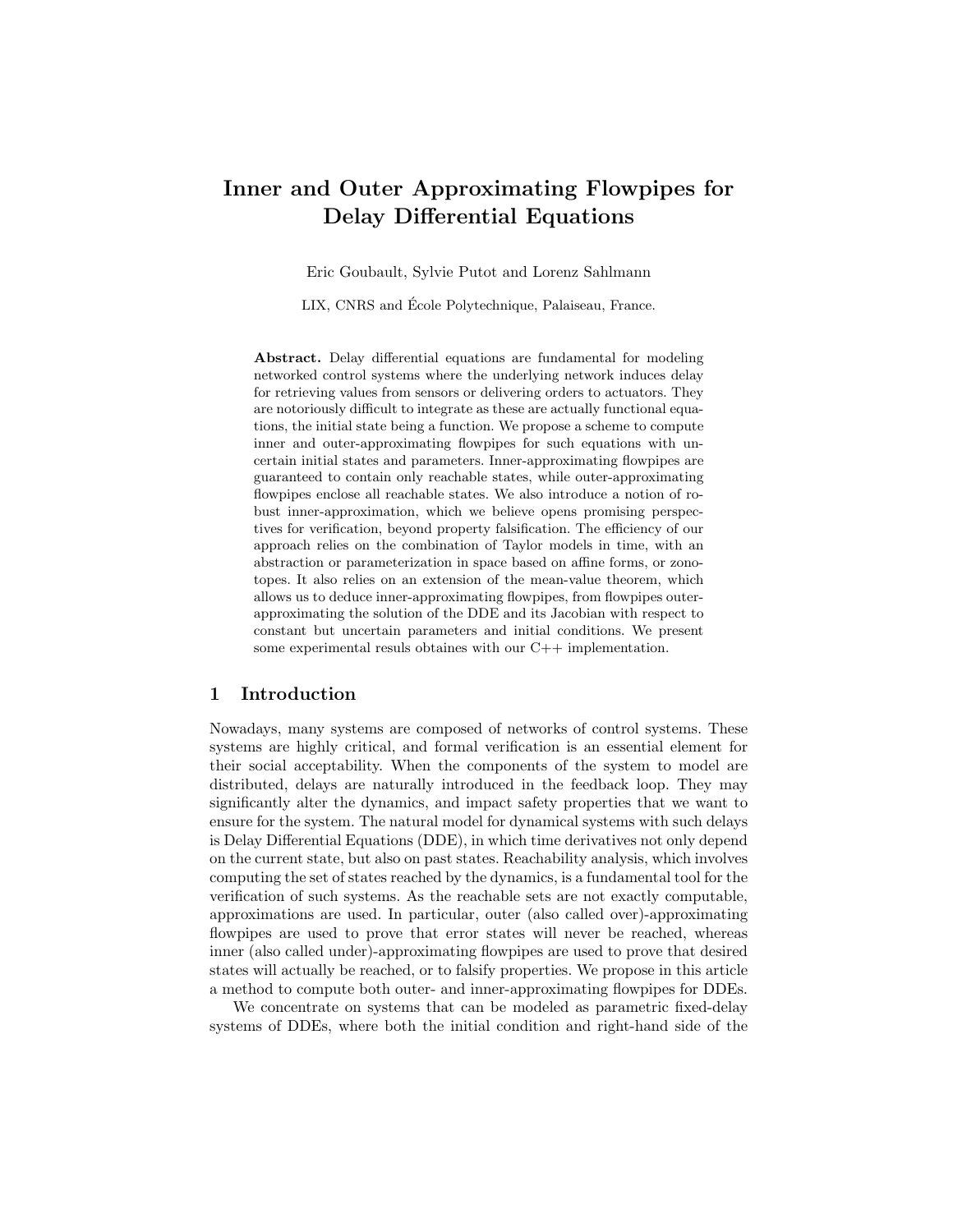system depend on uncertain parameters, but with a unique constant and exactly known delay:

$$
\begin{cases}\n\dot{z}(t) = f(z(t), z(t-\tau), \beta) & \text{if } t \in [t_0 + \tau, T] \\
z(t) = z_0(t, \beta) & \text{if } t \in [t_0, t_0 + \tau]\n\end{cases}
$$
\n(1)

where the continuous vector of variables z belongs to a state-space domain  $\mathcal{D} \subseteq$  $\mathbb{R}^n$ , the (constant) vector of parameters  $\beta$  belongs to the domain  $\mathcal{B} \subseteq \mathbb{R}^m$ , and  $f: \mathcal{D} \times \mathcal{D} \times \mathcal{B} \to \mathcal{D}$  is  $C^{\infty}$  and such that Equation (1) admits a unique solution<sup>1</sup> on the time interval  $[t_0, T]$ . The initial condition is defined on  $t \in [t_0, t_0 + \tau]$ by a function  $z_0 : \mathbb{R}^+ \times \mathcal{B} \to \mathcal{D}$ . The method introduced here also applies in the case when the set of initial states is given as the solution of an uncertain system of ODEs instead of being defined by a function. Only the initialization of the algorithm will differ. When several constant delays occur in the system, the description of the method is more complicated, but the same method applies.

Example 1. We will exemplify our method throughout the paper on the system

$$
\begin{cases}\n\dot{x}(t) = -x(t) \cdot x(t-\tau) =: f(x(t), x(t-\tau), \beta) & t \in [0, T] \\
x(t) = x_0(t, \beta) = (1 + \beta t)^2 & t \in [-\tau, 0]\n\end{cases}
$$

We take  $\beta \in \left[\frac{1}{3}, 1\right]$ , which defines a family of initial functions, and we fix  $\tau = 1$ .

This system is a simple but not completely trivial example, for which we have an analytical solution on the first time steps, as detailed in Example 4.

Contributions and outline. In this work, we extend the method introduced by Goubault and Putot [16] for ODEs, to the computation of inner and outer flowpipes of systems of DDEs. We claim, and experimentally demonstrate with our prototype implementation, that the method we propose here for DDEs is both simple and efficient. Relying on outer-approximations and generalized interval computations, all computations can be safely rounded, so that the results are guaranteed to be sound. Finally, we can compute inner-approximating flowpipes combining existentially and universally quantified parameters, which offers some strong potential for property verification, beyond falsification.

In Section 2, we first define the notions of inner and outer-approximating flowpipes, as well as robust inner-approximations, and state some preliminaries on generalized interval computations, which are instrumental in our inner flowpipes computations. We then present in Section 3 our method for outerapproximating solutions to DDEs. It is based on the combination of Taylor models in time with a space abstraction relying on zonotopes. Section 4 relies on this approach to compute outer-approximations of the Jacobian of the solution of the DDE with respect to the uncertain parameters, using variational equations. Inner-approximating tubes are obtained from these using a generalized mean-value theorem introduced in Section 2. We finally demonstrate our method in Section 5, using our  $C_{++}$  prototype implementation, and show its superiority in terms of accuracy and efficiency compared to the state of the art.

<sup>&</sup>lt;sup>1</sup> We refer the reader to [12, 27] for the conditions on  $f$ .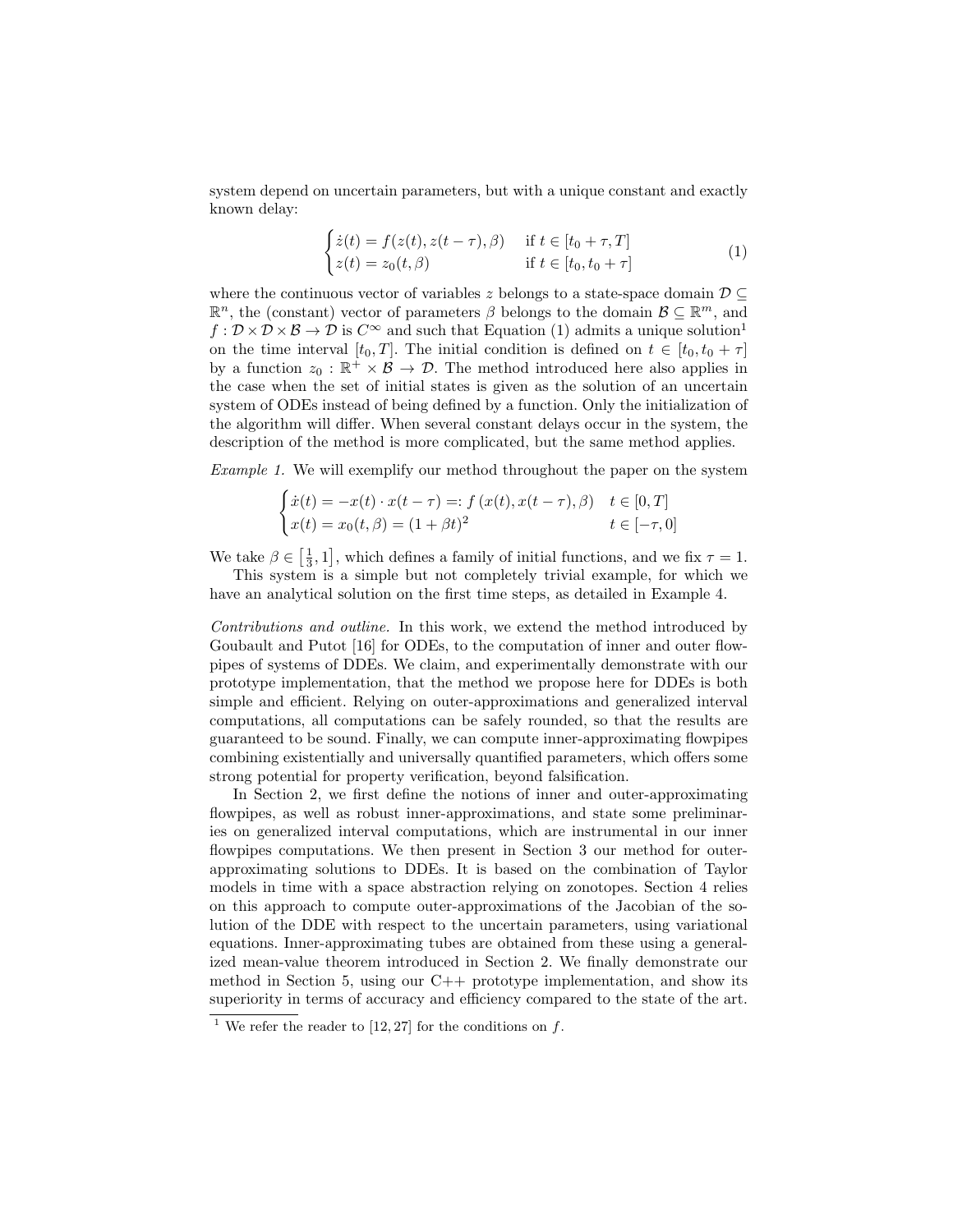Related work. Reachability analysis for systems described by ordinary differential equations, and their extension to hybrid systems, has been an active topic of research in the last decades. Outer-approximations have been dealt with ellipsoidal [20], sub-polyhedral techniques, such as zonotopes or support functions, and Taylor model based methods, for both linear and non-linear systems [26, 14, 4, 17, 10, 6, 2, 5]. A number of corresponding implementations exist [22, 25, 13, 29, 7, 3, 1]. Much less methods have been proposed, that answer the more difficult problem of inner-approximation. The existing approaches use ellipsoids [21] or non-linear approximations [19, 8, 31, 16], but they are often computationally costly and imprecise. Recently, an interval-based method [24] was introduced for bracketing the positive invariant set of a system without relying on integration. However, it relies on space discretization and has only been applied successfully, as far as we know, to low dimensional systems.

Taylor methods for outer-approximating reachable sets of DDEs have been used only recently, in [28, 32]. We will demonstrate that our approach improves the efficiency and accuracy over these interval-based Taylor methods.

The only previous work we know of for computing inner-approximations of solutions to DDEs, is the method of Xue et al. [30], extending the approach proposed for ODEs in [31]. Their method is based on a topological condition and a careful inspection of what happens at the boundary of the initial condition. We provide in the section dedicated to experiments a comparison to the few experimental results given in [30].

## 2 Preliminaries on Outer and Inner Approximations

Notations and definitions. Let us introduce some notations that we will use throughout the paper. Set valued quantities, scalar or vector valued, corresponding to uncertain inputs or parameters, are noted with bold letters, e.g  $x$ . When an approximation is introduced by computation, we add brackets: outerapproximating enclosures are noted in bold and enclosed within inward facing brackets, e.g.  $[x]$ , and inner-approximations are noted in bold and enclosed within outward facing brackets, e.g.  $\mathbf{x}[$ .

An outer-approximating extension of a function  $f : \mathbb{R}^m \to \mathbb{R}^n$  is a function  $[f] : \mathcal{P}(\mathbb{R}^m) \to \mathcal{P}(\mathbb{R}^n)$ , such that for all x in  $\mathcal{P}(\mathbb{R}^m)$ , range $(f, x) =$  ${f(x), x \in \mathbf{x} \subseteq [f](\mathbf{x})}$ . Dually, inner-approximations determine a set of values proved to belong to the range of the function over some input set. An inner-approximating extension of f is a function  $|f|: \mathcal{P}(\mathbb{R}^m) \to \mathcal{P}(\mathbb{R}^n)$ , such that for all x in  $\mathcal{P}(\mathbb{R}^m)$ ,  $|f|(x) \subseteq \text{range}(f, x)$ . Inner and outer approximations can be interpreted as quantified propositions: range $(f, x) \subseteq [z]$  can be written  $(\forall x \in \mathbf{x}) (\exists z \in [\mathbf{z}]) (f(x) = z)$ , while  $|\mathbf{z}| \subseteq \text{range}(f, \mathbf{x})$  can be written  $(\forall z \in \mathbf{z})$   $(\exists x \in \mathbf{x})$   $(f(x) = z)$ .

Let  $\varphi(t,\beta)$  for time  $t \geq t_0$  denote the time trajectory of the dynamical system (1) for a parameter value  $\beta$ , and  $z(t, \beta) = {\varphi(t, \beta), \beta \in \beta}$  the set of states reachable at time t for the set of parameter values  $\beta$ . We extend the notion of outer and inner-approximations to the case where the function is the solution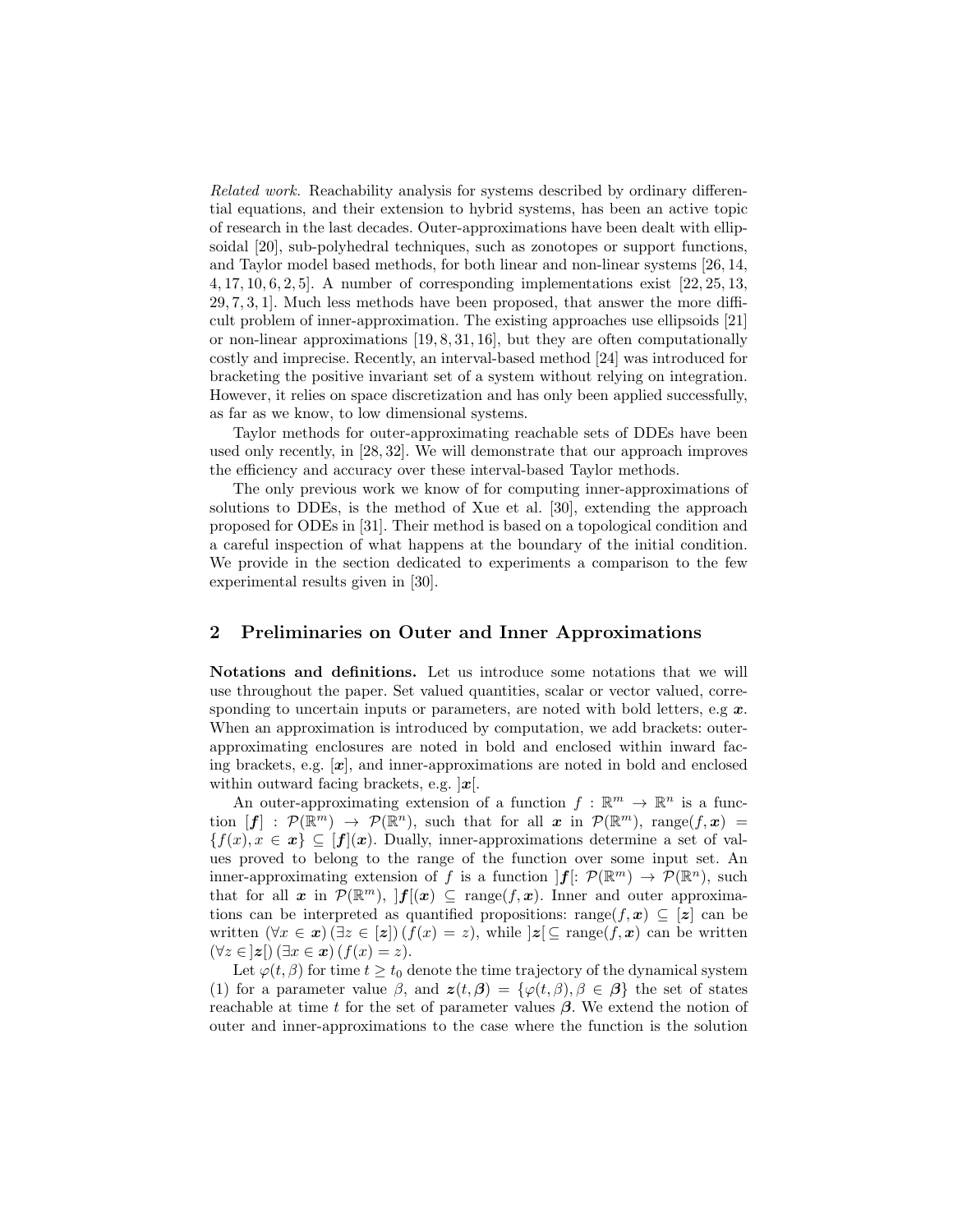$\varphi(t, \beta)$  of system (1) over the set  $\beta$ . An outer-approximating flowpipe is given by an outer-approximation of the set of reachable states, for all  $t$  in a time interval:

Definition 1 (Outer-approximation). Given a vector of uncertain (constant) parameters or inputs  $\beta \in \beta$ , an outer-approximation at time t of the reachable set of states, is  $[z](t, \beta) \supseteq z(t, \beta)$ , such that  $(\forall \beta \in \beta)$   $(\exists z \in [z](t, \beta))$   $(\varphi(t, \beta) = z)$ .

Definition 2 (Inner-approximation). Given a vector of uncertain (constant) parameters or inputs  $\beta \in \mathcal{B}$ , an inner-approximation at time t of the reachable set, is  $|z|(t, \beta) \subseteq z(t, \beta)$  such that  $(\forall z \in |z|(t, \beta)) (\exists \beta \in \beta) (\varphi(t, \beta) = z)$ .

In words, any point of the inner flowpipe is the solution at time  $t$  of system  $(1)$ , for some value of  $\beta \in \beta$ . If the outer and inner approximations are computed accurately, they approximate with arbitrary precision the exact reachable set.

Our method will also solve the more general robust inner-approximation problem of finding an inner-approximation of the reachable set, robust to uncertainty on an uncontrollable subset  $\beta_{\mathcal{A}}$  of the vector of parameters  $\beta$ :

Definition 3 (Robust inner-approximation). Given a vector of uncertain (constant) parameters or inputs  $\beta = (\beta_{\mathcal{A}}, \beta_{\mathcal{E}}) \in \mathcal{B}$ , an inner-approximation of the reachable set  $z(t, \beta)$  at time t, robust with respect to  $\beta_{\mathcal{A}}$ , is a set  $]z[_{\mathcal{A}}(t, \beta_{\mathcal{A}}, \beta_{\mathcal{E}})]$ such that  $(\forall z \in ]\mathbf{z}[\mathbf{A}(t,\boldsymbol{\beta}_{\mathcal{A}},\boldsymbol{\beta}_{\mathcal{E}}))(\forall \beta_{\mathcal{A}} \in \boldsymbol{\beta}_{\mathcal{A}}) (\exists \beta_{\mathcal{E}} \in \boldsymbol{\beta}_{\mathcal{E}}) (\varphi(t,\beta_{\mathcal{A}},\beta_{\mathcal{E}})=z).$ 

Outer and inner interval approximations. Classical intervals are used in many situations to rigorously compute with interval domains instead of reals, usually leading to outer-approximations of function ranges over boxes. We denote the set of classical intervals by  $\mathbb{IR} = \{[x, \overline{x}], x \in \mathbb{R}, x \in \mathbb{R}, x \leq \overline{x}\}.$  Intervals are non-relational abstractions, in the sense that they rigorously approximate independently each component of a vector function  $f$ . We thus consider in this section a function  $f : \mathbb{R}^m \to \mathbb{R}$ . The natural interval extension consists in replacing real operations by their interval counterparts in the expression of the function. A generally more accurate extension relies on a linearization by the mean-value theorem. Suppose f is differentiable over the interval  $x$ . Then, the mean-value theorem implies that  $(\forall x_0 \in \mathbf{x}) (\forall x \in \mathbf{x}) (\exists c \in \mathbf{x}) (f(x) = f(x_0) + f'(c)(x - x_0)).$ If we can bound the range of the gradient of f over x, by  $[f'](x)$ , then we can derive the following interval enclosure, usually called the mean-value extension: for any  $x_0 \in \mathbf{x}$ , range $(f, \mathbf{x}) \subseteq f(x_0) + [\mathbf{f}'](\mathbf{x}) (\mathbf{x} - x_0)$ .

Example 2. Consider  $f(x) = x^2 - x$ , its range over  $x = \begin{bmatrix} 2 & 3 \end{bmatrix}$  is  $\begin{bmatrix} 2 & 6 \end{bmatrix}$ . The natural interval extension of f, evaluated on [2, 3], is  $[f]([2,3]) = [2,3]^2 - [2,3] = [1,7].$ The mean-value extension gives  $f(2.5) + [f']([2,3])([2,3] - 2.5) = [1.25, 6.25],$ using  $x_0 = 2.5$  and  $[f'](x) = 2x - 1$ .

Modal intervals and Kaucher arithmetic. The results introduced in this section are mostly based on the work of Goldsztejn et al. [15] on modal intervals. Let us first introduce generalized intervals, i.e., intervals whose bounds are not ordered, and the Kaucher arithmetic [18] on these intervals.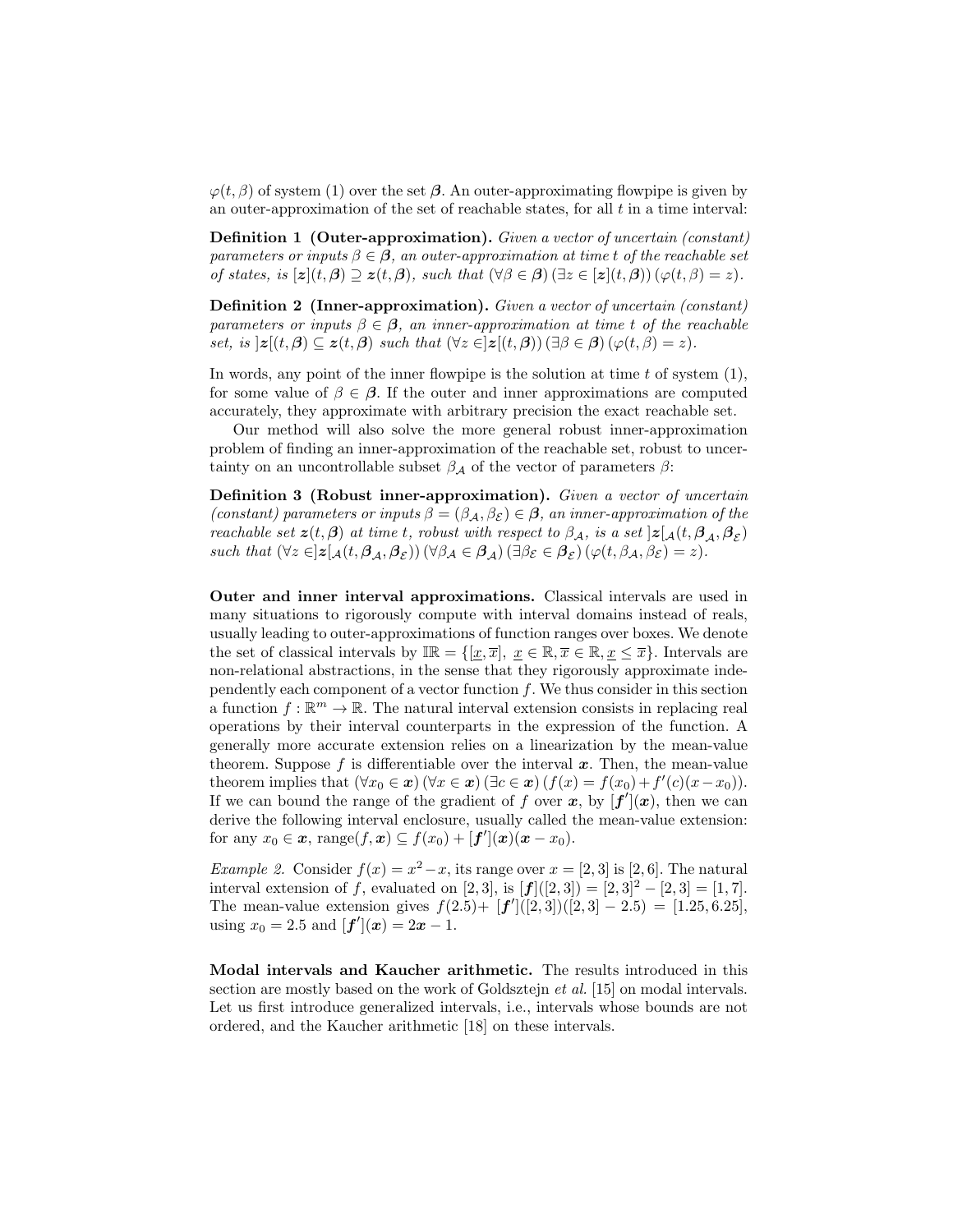The set of generalized intervals is denoted by  $\mathbb{IK} = \{x = [\underline{x}, \overline{x}], \underline{x} \in \mathbb{R}, \overline{x} \in$  $\mathbb{R}$ . Given two real numbers <u>x</u> and  $\overline{x}$ , with  $\underline{x} \leq \overline{x}$ , one can consider two generalized intervals,  $[\underline{x}, \overline{x}]$ , which is called proper, and  $[\overline{x}, \underline{x}]$ , which is called *improper*. We define dual  $([a, b]) = [b, a]$  and pro  $([a, b]) = [\min(a, b), \max(a, b)].$ 

**Definition 4** ([15]). Let  $f : \mathbb{R}^m \to \mathbb{R}$  be a continuous function and  $x \in \mathbb{IK}^m$ , which we can decompose in  $x_A \in \mathbb{IR}^p$  and  $x_{\mathcal{E}} \in (dual \mathbb{IR})^q$  with  $p + q = m$ . A generalized interval  $\boldsymbol{z} \in \mathbb{I}\mathbb{K}$  is  $(f, \boldsymbol{x})$ -interpretable if

$$
(\forall x_{\mathcal{A}} \in \mathbf{x}_{\mathcal{A}}) (Q_z z \in \text{pro } \mathbf{z}) (\exists x_{\mathcal{E}} \in \text{pro } \mathbf{x}_{\mathcal{E}}) (f(x) = z)
$$
 (2)

where  $Q_z = \exists$  if  $(z)$  is proper, and  $Q_z = \forall$  otherwise.

When all intervals in (2) are proper, we retrieve the interpretation of classical interval computation, which gives an outer-approximation of range( $f, x$ ), or  $(\forall x \in \mathbf{x})$  ( $\exists z \in [\mathbf{z}]$ )  $(f(x) = z)$ . When all intervals are improper, (2) yields an inner-approximation of range $(f, x)$ , or  $(\forall z \in \text{proj } z \in \text{proj } x$  ( $f(x) = z$ ).

Kaucher arithmetic [18] provides a computation on generalized intervals that returns intervals that are interpretable as inner-approximations in some simple cases. Kaucher addition extends addition on classical intervals by  $x + y = x$  $y, \overline{x} + \overline{y}$  and  $\boldsymbol{x} - \boldsymbol{y} = [\underline{x} - \overline{y}, \overline{x} - y]$ . For multiplication, let us decompose IK in  $\mathcal{\overline{P}}=\{\bm{x}=[\underline{x},\overline{x}],\ \underline{x}\geqslant 0\land \overline{x}\geqslant 0\},\ \overline{-}\mathcal{P}=\{\bm{x}=[\underline{x},\overline{x}],\ \underline{x}\leqslant 0\land \overline{x}\leqslant 0\},\ \mathcal{Z}=\{\bm{x}=0\}$  $[\underline{x}, \overline{x}], \underline{x} \leq 0 \leq \overline{x}$ , and dual  $\mathcal{Z} = {\boldsymbol{x} = [\underline{x}, \overline{x}], \underline{x} \geq 0 \geq \overline{x}}$ . When restricted to proper intervals, the Kaucher multiplication coincides with the classical interval multiplication. Kaucher multiplication  $xy$  extends the classical multiplication to all possible combinations of x and y belonging to these sets. We refer to [18] for more details.

Kaucher arithmetic defines a generalized interval natural extension (see [15]):

**Proposition 1.** Let  $f : \mathbb{R}^m \to \mathbb{R}$  be a function, given by an arithmetic expression where each variable appears syntactically only once (and with degree 1). Then for  $x \in \mathbb{IK}^m$ ,  $f(x)$ , computed using Kaucher arithmetic, is  $(f, x)$ interpretable.

In some cases, Kaucher arithmetic can thus be used to compute an innerapproximation of range( $f, x$ ). But the restriction to functions f with single occurrences of variables, that is with no dependency, prevents a wide use. A generalized interval mean-value extension allows us to overcome this limitation:

**Theorem 1.** Let  $f : \mathbb{R}^m \to \mathbb{R}$  be differentiable, and  $x \in \mathbb{I}\mathbb{K}^m$  which we can decompose in  $x_A \in \mathbb{IR}^p$  and  $x_{\mathcal{E}} \in (dual \mathbb{IR})^q$  with  $p + q = m$ . Suppose that for each  $i \in \{1, \ldots, m\}$ , we can compute  $[\Delta_i] \in \mathbb{IR}$  such that

$$
\left\{\frac{\partial f}{\partial x_i}(x), \ x \in \text{pro } \mathbf{x}\right\} \subseteq [\mathbf{\Delta}_i].\tag{3}
$$

Then, for any  $\tilde{x} \in pro~\mathbf{x}$ , the following interval, evaluated with Kaucher arithmetic, is  $(f, x)$ -interpretable:

$$
\tilde{f}(\boldsymbol{x}) = f(\tilde{x}) + \sum_{i=1}^{n} [\boldsymbol{\Delta}_i](\boldsymbol{x}_i - \tilde{x}_i).
$$
\n(4)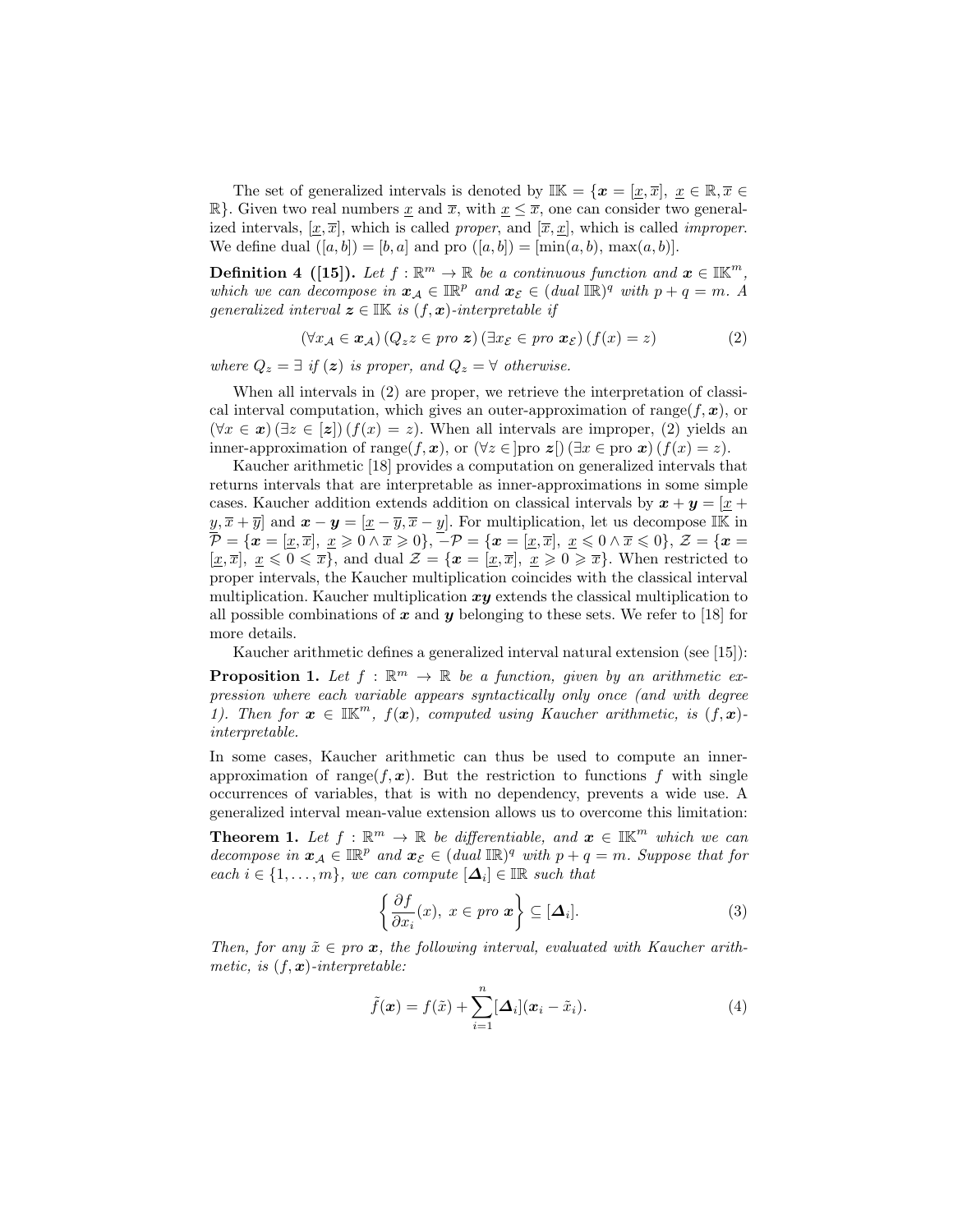When using (4) for inner-approximation, we can only get the following subset of all possible cases in the Kaucher multiplication table:  $(x \in \mathcal{P}) \times (y \in$ dual  $\mathcal{Z} = [xy, x\overline{y}], (x \in -\mathcal{P}) \times (y \in \text{dual } \mathcal{Z}) = [\overline{xy}, \overline{x}y], \text{ and } (x \in \mathcal{Z}) \times (y \in \mathcal{Z})$ dual  $\mathcal{Z}$ ) = 0. Indeed, for an improper x, and  $\tilde{x} \in \text{pro } \overline{x}$ , it holds that  $(x - \tilde{x})$ is in dual  $\mathcal{Z}$ . The outer-approximation  $[\Delta_i]$  of the Jacobian is a proper interval, thus in  $\mathcal{P}, -\mathcal{P}$  or  $\mathcal{Z},$  and we can deduce from the multiplication rules that the inner-approximation is non empty only if  $[\Delta_i]$  does not contain 0.

*Example 3.* Let f be defined by  $f(x) = x^2 - x$ , for which we want to compute an inner-approximation of the range over  $x = [2, 3]$ . Due to the two occurrences of x,  $f(dual \boldsymbol{x})$ , computed with Kaucher arithmetic, is not  $(f, \boldsymbol{x})$ -interpretable. The interval  $\tilde{f}(\mathbf{x}) = f(2.5) + f'(2, 3)(\mathbf{x}-2.5) = 3.75 + [3, 5](\mathbf{x}-2.5)$  given by its meanvalue extension, computed with Kaucher arithmetic, is  $(f, x)$ -interpretable. For  $x = [3, 2]$ , using the multiplication rule for  $\mathcal{P} \times$  dual  $\mathcal{Z}$ , we get  $f(x) = 3.75 +$  $[3,5]([3,2] - 2.5) = 3.75 + [3,5] [0.5, -0.5] = 3.75 + [1.5, -1.5] = [5.25, 2.25],$ that can be interpreted as:  $(\forall z \in [2.25, 5.25]) (\exists x \in [2, 3]) (z = f(x))$ . Thus, [2.25, 5.25] is an inner-approximation of range $(f, [2, 3])$ .

In Section 4, we will use Theorem 1 with f being each component (for a  $n$ -dimensional system) of the solution of the uncertain dynamical system  $(1)$ : we need an outer enclosure of the solution of the system, and of its Jacobian with respect to the uncertain parameters. This is the objective of the next sections.

## 3 Taylor Method for Outer Flowpipes of DDEs

We now introduce a Taylor method to compute outer enclosures of the solution of system (1). The principle is to extend a Taylor method for the solution of ODEs to the case of DDEs, in a similar spirit to the existing work [28, 32]. This can be done by building a Taylor model version of the method of steps [27], a technique for solving DDEs that reduces these to a sequence of ODEs.

#### 3.1 The method of steps for solving DDEs

The principle of the method of steps is that on each time interval  $[t_0+i\tau, t_0+(i+$  $1|\tau|$ , for  $i \geq 1$ , the function  $z(t-\tau)$  is a known history function, already computed as the solution of the DDE on the previous time interval  $[t_0 + (i - 1)\tau, t_0 + i\tau]$ . Plugging the solution of the previous ODE into the DDE yields a new ODE on the next tile interval: we thus have an initial value problem for an ODE with  $z(t_0 + i\tau)$  defined by the previous ODE. This process is initialized with  $z_0(t)$  on the first time interval  $[t_0, t_0 + \tau]$ . The solution of the DDE can thus be obtained by solving a sequence of IVPs for ODEs. Generally, there is a discontinuity in the first derivative of the solution at  $t_0 + \tau$ . If this is the case, then because of the term  $z(t - \tau)$  in the DDE, a discontinuity will also appear at each  $t_0 + i\tau$ .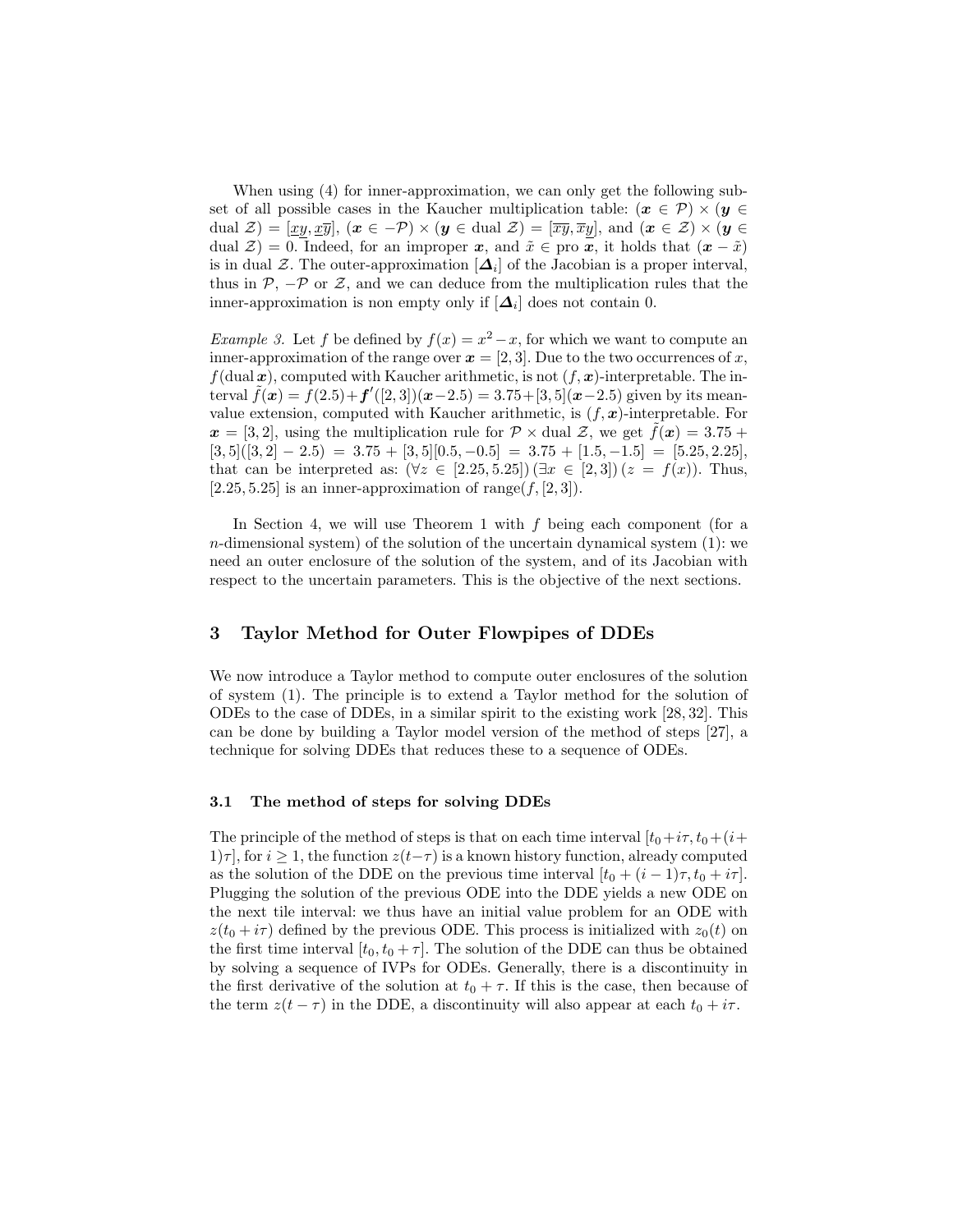*Example 4.* Consider the DDE defined in Example 1. On  $t \in [0, \tau]$  the solution of the DDE is solution of the ODE

$$
\dot{x}(t) = f(x(t), x_0(t - \tau, \beta)) = -x(t)(1 + \beta(t - \tau))^2, \ t \in [0, \tau]
$$

with initial value  $x(0) = x_0(0, \beta) = 1$ . It admits the analytical solution

$$
x(t) = \exp\left(-\frac{1}{3\beta} \left( (1 + (t - 1)\beta)^3 - (1 - \beta)^3 \right) \right), \ t \in [0, \tau]
$$
 (5)

The solution of the DDE on the time interval  $[\tau, 2\tau]$  is the solution of the ODE

$$
\dot{x}(t) = -x(t) \exp\left(-\frac{1}{3\beta} \left( (1 + (t - \tau - 1)\beta)^3 - (1 - \beta)^3 \right) \right), \ t \in [\tau, 2\tau]
$$

with initial value  $x(\tau)$  given by (5). An analytical solution can be computed, using the transcendantal lower  $\gamma$  function.

#### 3.2 Finite representation of functions as Taylor models

A sufficiently smooth function g (e.g.  $C^{\infty}$ ), can be represented on a time interval  $[t_0, t_0 + h]$  by a Taylor expansion

$$
g(t) = \sum_{i=0}^{k} (t - t_0)^i g^{[i]}(t_0) + (t - t_0)^{k+1} g^{[k+1]}(\xi),
$$
\n(6)

with  $\xi \in [t_0, t_0 + h]$ , and using the notation  $g^{[i]}(t) := \frac{g^{(i)}(t)}{i!}$  $\frac{\partial f(t)}{\partial t}$ . We will use such Taylor expansions to represent the solution  $z(t)$  of the DDE on each time interval  $[t_0 + i\tau, t_0 + (i + 1)\tau]$ , starting with the initial condition  $z_0(t, \beta)$  on  $[t_0, t_0 + \tau]$ . For more accuracy, we actually define these expansions piecewise on a finer time grid of fixed time step h. The function  $z_0(t, \beta)$  on time interval  $[t_0, t_0 + \tau]$  is thus represented by  $p = \tau/h$  Taylor expansions. The  $l^{th}$  such Taylor expansion, valid on the time interval  $[t_0 + lh, t_0 + (l + 1)h]$  with  $l \in \{0, ..., p - 1\}$ , is

$$
z_0(t,\beta) = \sum_{i=0}^k (t-t_0)^i z^{[i]}(t_0 + lh, \beta) + (t-t_0)^{k+1} z^{[k+1]}(\xi_l, \beta), \tag{7}
$$

for a  $\xi_l \in [t_0 + lh, t_0 + (l+1)h].$ 

#### 3.3 An abstract Taylor model representation

In a rigorous version of the expansion (7), the  $z^{[i]}(t_0+lh,\beta)$  as well as  $g^{[k+1]}(\xi_l,\beta)$ are set-valued, as the vector of parameters  $\beta$  is set valued. The simplest way to account for these uncertainties is to use intervals. However, this approach suffers heavily from the wrapping effect, as these uncertainties accumulate with integration time. A more accurate alternative is to use a Taylor form in the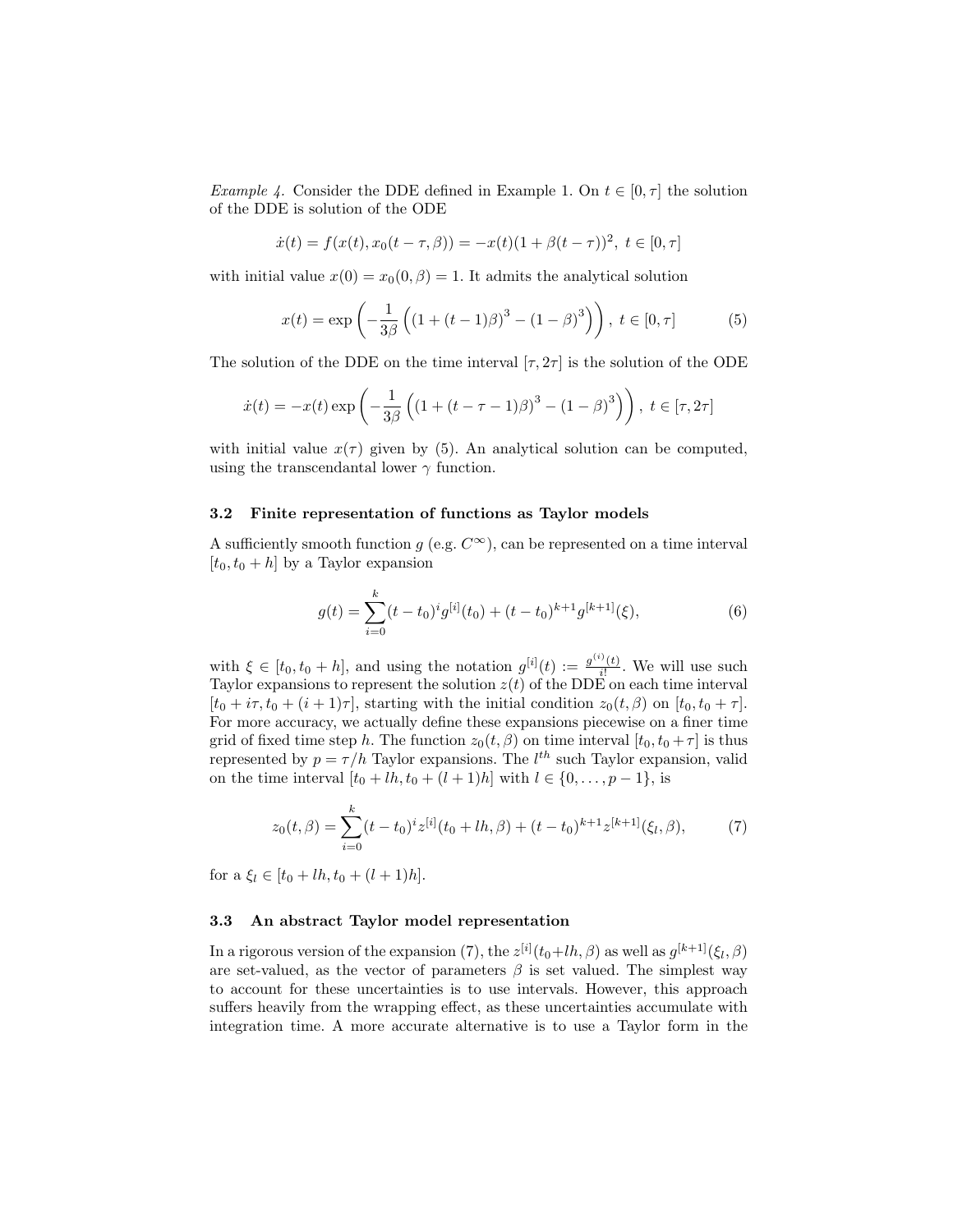parameters  $\beta$  for each  $z^{[i]}(t_0 + lh, \beta)$ . This is however very costly. We choose in this work to use a sub-polyhedric abstraction to parameterize Taylor coefficients, expressing some sensitivity of the model to the uncertain parameters: we rely on affine forms [9]. The result can be seen as Taylor models of arbitrary order in time, and order close to 1 in the parameters space.

The vector of uncertain parameters or inputs  $\beta \in \beta$  is thus defined as a vector of affine forms over m symbolic variables  $\varepsilon_i \in [-1,1]$ :  $\boldsymbol{\beta} = \alpha_0 + \sum_{i=1}^{m_j} \alpha_i \varepsilon_i$ , where the coefficients  $\alpha_i$  are vectors of real numbers. This abstraction describes the set of values of the parameters as given within a zonotope. In the sequel, we will use for zonotopes the same bold letter notation as for intervals, that account for set valued quantities.

*Example 5*. In Example 1,  $\beta = \left[\frac{1}{3}, 1\right]$  can be represented by the centered form  $\beta = \frac{2}{3} + \frac{1}{3}\varepsilon_1$ . The set of initial conditions  $x_0(t, \beta)$  is abstracted as a function of the noise symbol  $\varepsilon_1$ . For example, at  $t = -1$ ,  $\mathbf{x}_0(-1,\beta) = (1-\beta)^2 =$  $(1 - \frac{2}{3} - \frac{1}{3}\varepsilon_1)^2 = \frac{1}{9}(1 - \varepsilon_1)^2$ . The abstraction of affine arithmetic operators is computed componentwise on the noise symbols  $\varepsilon_i$ , and does not introduce any over-approximation. The abstraction of non affine operations is conservative: an affine approximation of the result is computed, and a new noise term is added, that accounts for the approximation error. Here, using  $\varepsilon_1^2 \in [0,1]$ , affine arithmetic [9] will yield  $[\mathbf{x}_0](-1, \beta) = \frac{1}{9}(1 - 2\varepsilon_1 + [0, 1]) = \frac{1}{9}(1.5 - 2\varepsilon_1 + 0.5\varepsilon_2)$ , with  $\varepsilon_2 \in [-1, 1].$  We are now using notation  $[\mathbf{x}_0]$ , denoting an outer-approximation. Indeed, the abstraction is conservative:  $[x_0](-1, \beta)$  takes its values in  $\frac{1}{9}[-1, 4]$ , while the exact range of  $\mathbf{x}_0(-1, \beta)$  for  $\beta \in \left[\frac{1}{3}, 1\right]$  is  $\frac{1}{9}[0, 4]$ .

Now, we can represent the initial solution for  $t \in [t_0, t_0 + \tau]$  of the DDE (1) as a Taylor model in time with zonotopic coefficients, by evaluating in affine arithmetic the coefficients of its Taylor model (7). Noting  $\mathbf{r}_{0j} = [t_0 + jh, t_0 +$  $(j + 1)h$ , we write, for all  $j = 0, ..., p - 1$ ,

$$
[\boldsymbol{z}](t) = \sum_{l=0}^{k-1} (t - t_0)^l [\boldsymbol{z}_{0j}]^{[l]} + (t - t_0)^k [\boldsymbol{\overline{z}}_{0j}]^{[k]}, \ t \in \boldsymbol{r}_{0j} \tag{8}
$$

where the Taylor coefficients

$$
[z_{0j}]^{[l]} := \frac{[z_0]^{(l)}(t_0+jh,\beta)}{l!}, \ \ [\overline{z}_{0j}]^{[l]} := \frac{[z_0]^{(l)}(\mathbf{r}_{0j},\beta)}{l!}
$$
(9)

can be computed by differentiating the initial solution with respect to  $t \, ([z_0]^{(l)}$ denotes the l-th time derivative), and evaluating the result in affine arithmetic.

*Example 6.* Suppose we want to build a Taylor model of order  $k = 2$  for the initial condition in Example 1 on a grid of step size  $h = 1/3$ . Consider the Taylor model for the first step  $[t_0, t_0 + h] = [-1, -2/3]$ : we need to evaluate  $[\bm{x}_{00}]^{[0]} = [\bm{x}_0](-1, \beta)$ , which was done Example 5.

We also need  $[\bm{x}_{00}]^{[1]}$  and  $[\overline{\bm{x}_{00}}]^{[2]}$ . We compute  $[\bm{x}_{00}]^{[1]} = [\dot{x}_0](-1,\bm{\beta}) = 2\bm{\beta}(1-\bm{\beta})$  $\beta)$  and  $[\overline{x_{00}}]^{[2]} = [x_0]^{(2)}(r_l)/2 = [\ddot{x}_0](r_l)/2 = \beta^2$ , with  $\beta = \frac{2}{3} + \frac{1}{3}\varepsilon_1$ . We evaluate these coefficients with affine arithmetic, similarly to Example 5.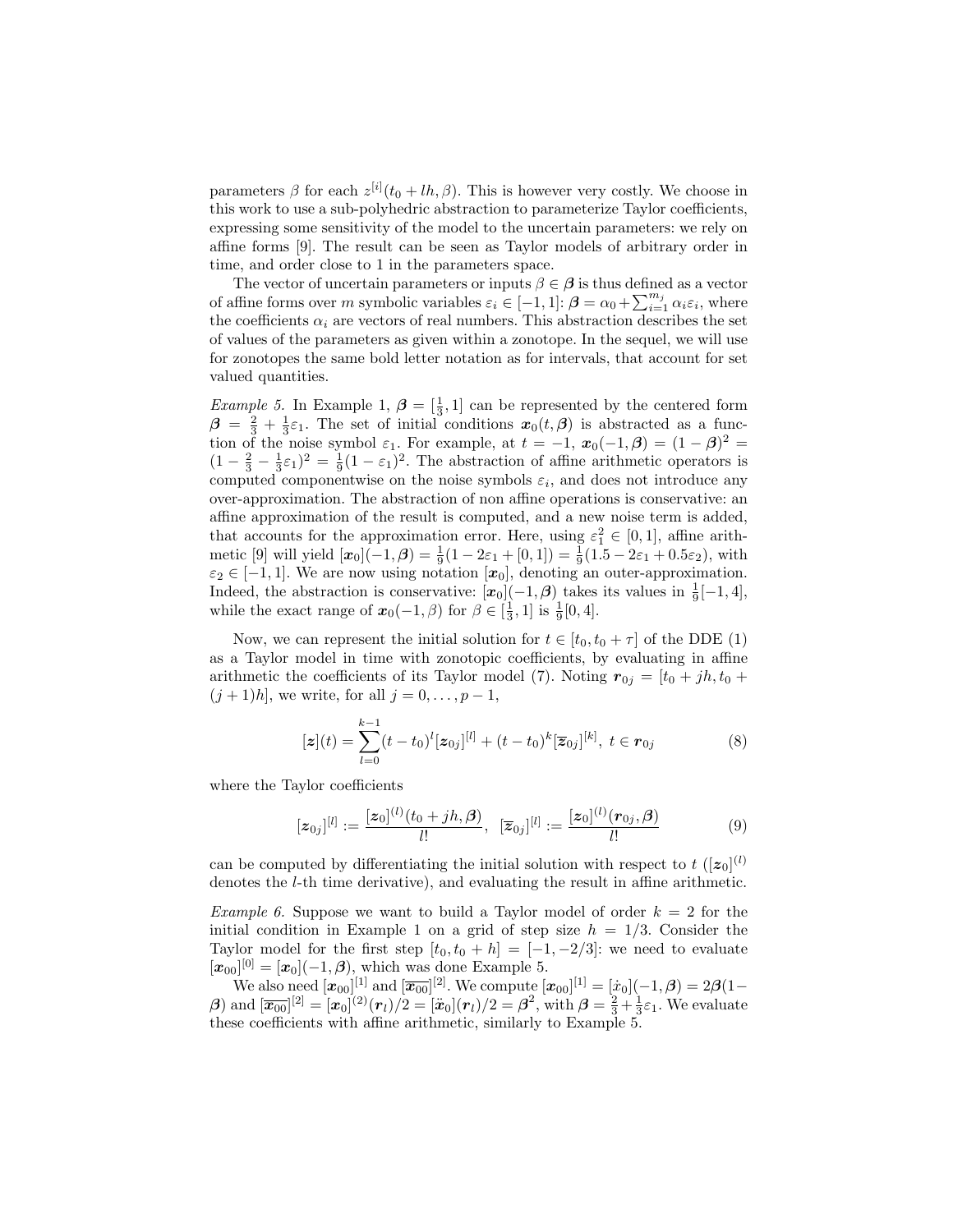#### 3.4 Constructing flowpipes

The abstract Taylor models (8) introduced in Section 3.3, define piecewise outerapproximating flowpipes of the solution on  $[t_0, t_0+\tau]$ . Using the method of steps, and plugging into (1) the solution computed on  $[t_0+(i-1)\tau, t_0+i\tau]$ , the solution of (1) can be computed by solving the sequence of ODEs

$$
\dot{z}(t) = f(z(t), z(t-\tau), \beta), \text{ for } t \in [t_0 + i\tau, t_0 + (i+1)\tau] \tag{10}
$$

where the initial condition  $z(t_0 + i\tau)$ , and  $z(t - \tau)$  for t in  $[t_0 + i\tau, t_0 + (i + 1)\tau]$ , are fully defined by (8) when  $i = 1$ , and by the solution of (10) at previous step when  $i$  is greater than 1.

Let the set of the solutions of  $(10)$  at time t and for the initial conditions  $z(t') \in \mathbf{z}'$  at some initial time  $t' \geq t_0$  be denoted by  $z(t, t', \mathbf{z}')$ . Using a Taylor method for ODEs, we can compute flowpipes that are guaranteed to contain the reachable set of the solutions  $z(t, t_0 + \tau, z|(t_0 + \tau))$  of (10), for all times t in  $[t_0 + \tau, t_0 + 2\tau]$ , with  $[z](t_0 + \tau)$  given by the evaluation of the Taylor model (8). This can be iterated for further steps of length  $\tau$ , solving (10) for  $i = 1, \ldots, T/\tau$ , with an initial condition given by the evaluation of the Taylor model for  $(10)$  at the previous step.

We now detail the algorithm that results from this principle. Flowpipes are built using two levels of grids. At each step on the coarser grid with step size  $\tau$ , we define a new ODE. We build the Taylor models for the solution of this ODE on the finer grid of integration step size  $h = \tau/p$ . We note  $t_i = t_0 + i\tau$  the points of the coarser grid, and  $t_{ij} = t_0 + i\tau + jh$  the points of the finer grid. In order to compute the flowpipes in a piecewise manner on this grid, the Taylor method relies on Algorithm 1. All Taylor coefficients, as well as Taylor expansion evaluations, are computed in affine arithmetic.

Build by (9) the  $[z_{0j}]^{[l]}, j \in \{0,\ldots,p-1\}$  that define the Taylor model on  $[t_0, t_0 + \tau]$ , and Initialize next flowpipe:  $[\mathbf{z}_{10}] = [\mathbf{z}_0](t_{10}, \beta)$  at  $t_{10} = t_0 + \tau$ For all  $i = 0, \ldots, T/\tau$  do For all  $j = 0, \ldots, p - 1$  do Step 1: compute an a priori enclosure  $[\overline{z}_{ij}]$  of  $z(t)$  valid on  $[t_{ij}, t_{i(j+1)}]$ Step 2: build by (12), (14), a Taylor model valid on  $[t_{ij}, t_{i(i+1)}]$ Using (11), initialize next flowpipe:  $[\mathbf{z}_{i(j+1)}] = [\mathbf{z}](t_{i(j+1)}, t_{ij}, [\mathbf{z}_{ij}])$  if  $j < p-1$ ,  $[\mathbf{z}_{(i+1)0}] = [\mathbf{z}](t_{(i+1)0}, t_{ij}, [\mathbf{z}_{ij}])$  if  $j = p-1$ 

Algorithm 1: Sketch of the computation of outer reachable sets for a DDE

Step 1: computing an a priori enclosure. We need an a priori enclosure  $[\overline{z}_{ij}]$  of the solution  $z(t)$ , valid on the time interval  $[t_{ij}, t_{i(i+1)}]$ . This is done by a straightforward extension of the classical approach [26] for ODEs relying on the interval Picard-Lindelöf method, applied to Equation (10) on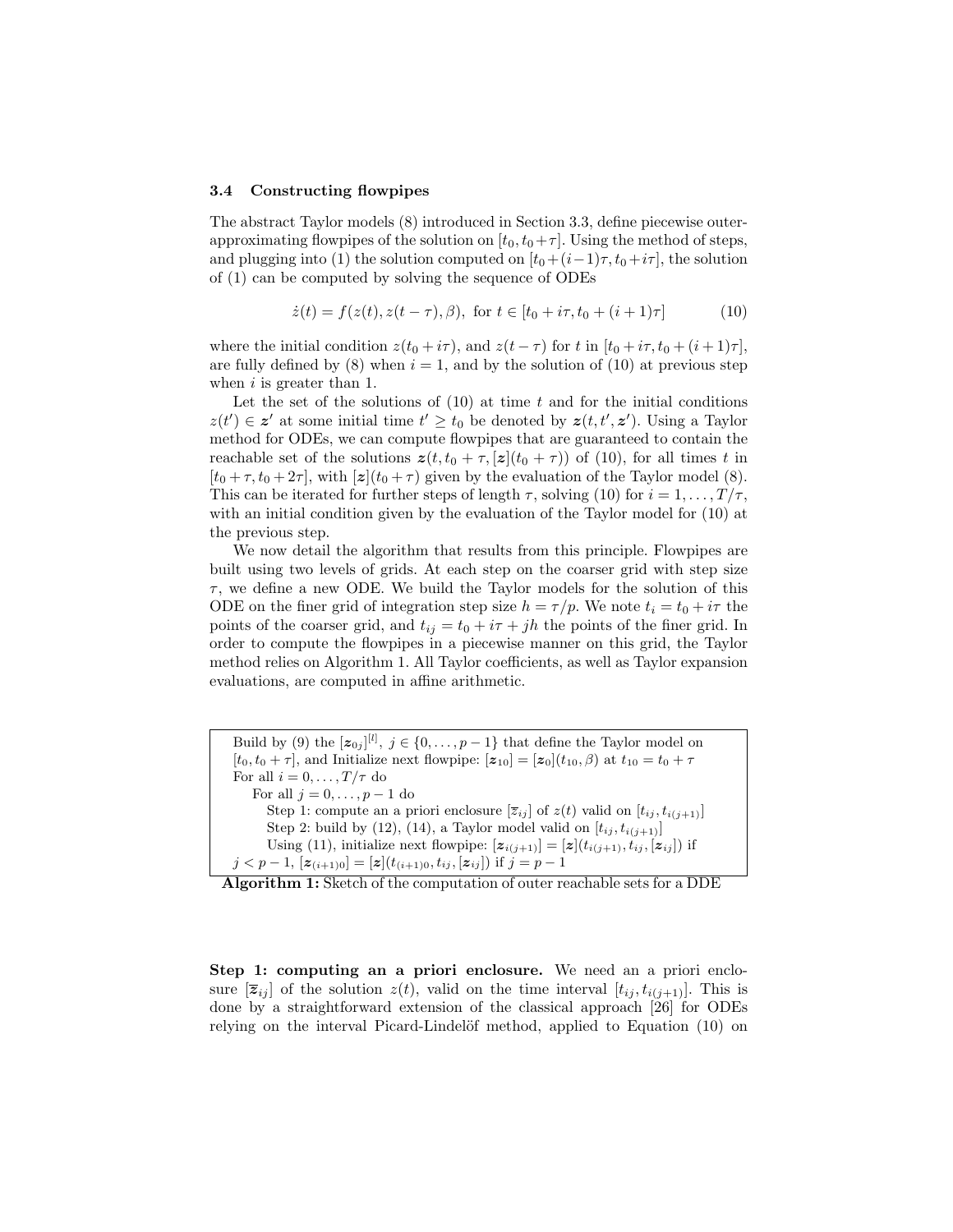$[t_{ij}, t_{i(j+1)}]$  with initial condition  $[z_{ij}]$ . If  $[f]$  is Lipschitz, the natural interval extension [F] of the Picard-Lindelöf operator defined by  $[F](z) = [z_{ij}] +$  $[t_{ij}, t_{i(j+1)}][f](z, \overline{z_{i(j-1)}}], \beta)$ , where the enclosure of the solution over  $r_{i(j-1)} =$  $[t_{i(j-1)}, t_{ij}]$  has already be computed as  $[\overline{z_{i(j-1)}}]$ , admits a unique fixpoint. A simple Jacobi-like iteration,  $z_0 = [z_{ij}]$ ,  $z_{l+1} = F(z_l)$  for all  $l \in \mathbb{N}$ , suffices to reach the fixpoint of this iteration which yields  $[\overline{z_{ij}}]$ , and ensures the existence and uniqueness of a solution to (10) on  $[t_{ij}, t_{i(j+1)}].$  However, it may be necessary to reduce the step size.

**Step 2: building the Taylor model.** A Taylor expansion of order  $k$  of the solution at  $t_{ij}$  which is valid on the time interval  $[t_{ij}, t_{i(j+1)}],$  for  $i \ge 1$ , is

$$
[\mathbf{z}](t, t_{ij}, [\mathbf{z}_{ij}]) = [\mathbf{z}_{ij}] + \sum_{l=1}^{k-1} (t - t_{ij})^l [\mathbf{f}_{ij}]^{[l]} + (t - t_{ij})^k [\overline{\mathbf{f}_{ij}}]^{[k]},
$$
(11)

The Taylor coefficients are defined inductively, and can be computed by automatic differentiation, as follows:

$$
[\mathbf{f}_{ij}]^{[1]} = [\mathbf{f}] ([z_{ij}], [z_{(i-1)j}], \beta)
$$
\n(12)

$$
\begin{bmatrix} \boldsymbol{f}_{1j} \end{bmatrix}^{[l+1]} = \frac{1}{l+1} \left( \begin{bmatrix} \frac{\partial \boldsymbol{f}^{[l]}}{\partial z} \end{bmatrix} \begin{bmatrix} \boldsymbol{f}_{1j} \end{bmatrix}^{[1]} + \begin{bmatrix} \boldsymbol{z}_{0j} \end{bmatrix} \begin{bmatrix} \boldsymbol{f}_{0j} \end{bmatrix}^{[1]} \right) \tag{13}
$$

$$
\begin{bmatrix} \boldsymbol{f}_{ij} \end{bmatrix}^{[l+1]} = \frac{1}{l+1} \left( \begin{bmatrix} \frac{\partial \boldsymbol{f}^{[l]}}{\partial z} \end{bmatrix} \begin{bmatrix} \boldsymbol{f}_{ij} \end{bmatrix}^{[1]} + \begin{bmatrix} \frac{\partial \boldsymbol{f}^{[l]}}{\partial z^{\tau}} \end{bmatrix} \begin{bmatrix} \boldsymbol{f}_{(i-1)j} \end{bmatrix}^{[1]} \right) \text{ if } i \geq 2 \tag{14}
$$

The Taylor coefficients for the remainder term are computed in a similar way, evaluating  $[f]$  over the a priori enclosure of the solution on  $r_{ij} = [t_{ij}, t_{i(j+1)}].$ For instance,  $[\overline{f_{ij}}]^{[1]} = [f]([\overline{z_{ij}}], [\overline{z_{(i-1)j}}])$ . The derivatives can be discontinuous at  $t_{i0}$ : the  $[\mathbf{f}_{i0}]^{[l]}$  coefficients correspond to the right-handed limit, at time  $t_{i0}^+$ .

Let us detail the computation of the coefficients  $(12)$ ,  $(13)$  and  $(14)$ . Let  $z(t)$ be the solution of (10). By definition,  $\frac{dz}{dt}(t) = f(z(t), z(t-\tau), \beta) = f^{[1]}(z(t), z(t-\tau))$  $\tau$ ),  $\beta$ ) from which we deduce the set valued version (12). We can prove (14) by induction on l. Let us denote  $\partial z$  the partial derivative with respect to  $z(t)$ , and  $\partial z^{\tau}$  with respect to the delayed function  $z(t - \tau)$ . We have

$$
f^{[l+1]}(z(t), z(t-\tau), \beta) = \frac{1}{(l+1)!} \frac{d^{(l+1)}z}{dt^{(l+1)}}(t) = \frac{1}{l+1} \frac{d}{dt} \left( f^{[l]}(z(t), z(t-\tau), \beta) \right)
$$
  
\n
$$
= \frac{1}{l+1} \left( \dot{z}(t) \frac{\partial f^{[l]}}{\partial z} + \dot{z}(t-\tau) \frac{\partial f^{[l]}}{\partial z^{\tau}} \right)
$$
  
\n
$$
= \frac{1}{l+1} \left( f(z(t), z(t-\tau), \beta) \frac{\partial f^{[l]}}{\partial z} + f(z(t-\tau), z(t-2\tau), \beta) \frac{\partial f^{[l]}}{\partial z^{\tau}} \right)
$$

from which we deduce the set valued version (14). For  $t \in [t_0 + \tau, t_0 + 2\tau]$ , the only difference is that  $\dot{z}(t-\tau)$  is obtained by differentiating the initial solution of the DDE on  $[t_0, t_0 + \tau]$ , which yields (13).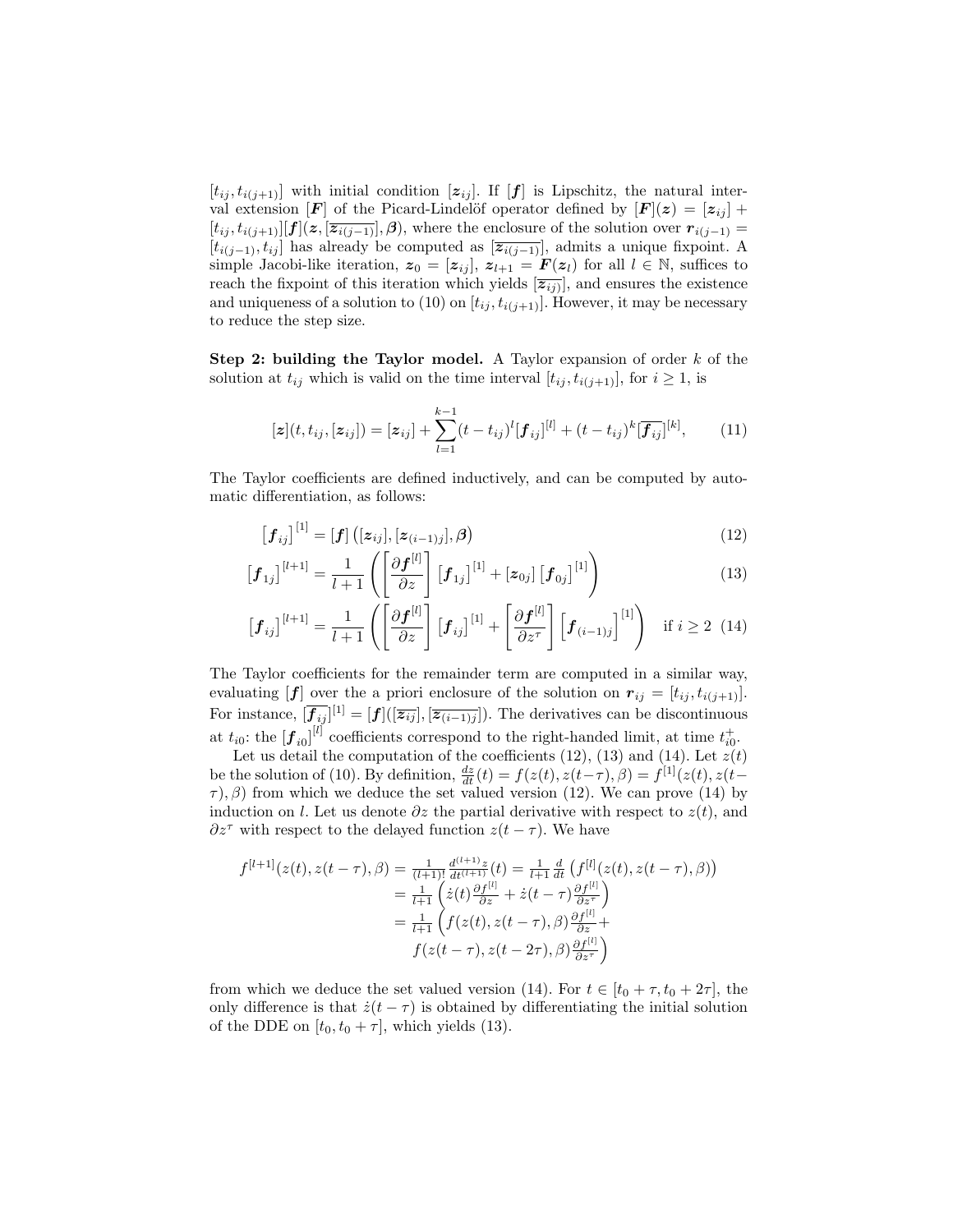Example 7. As in Example 6, we build the first step of the Taylor model of order  $k = 2$  on the system of Example 1. We consider  $t \in [t_0 + \tau, t_0 + 2\tau]$ , on a grid of step size  $h = 1/3$ . Let us build the Taylor model on  $[t_0 + \tau, t_0 + \tau + h] = [0, 1/3]$ : we need to evaluate $[x_{10}], [\mathbf{f}_{10}]^{[1]}$  and  $[\overline{\mathbf{f}}_{10}]^{[2]}$  in affine arithmetic.

Following Algorithm 1,  $[\bm{x}_{10}] = [\bm{x}_0](t_{10}, \bm{\beta}) = [\bm{x}_0](t_0 + \tau, \bm{\beta}) = [\bm{x}_0](0, \bm{\beta}) = 1.$ Using (12) and the computation of  $[x_{00}]$  of Example 5,  $[\bm{f}_{10}]^{[1]} = [\bm{f}] ([\bm{x}_{10}], [\bm{x}_{00}]) =$  $[f](1, \frac{1}{9}(1.5 - 2\varepsilon_1 + 0.5\varepsilon_2)) = -\frac{1}{9}(1.5 - 2\varepsilon_1 + 0.5\varepsilon_2)$ . Finally, using (13),  $[\overline{f}_{10}]^{[2]} =$  $0.5\dot{f}(r_{10}, r_{00})$ , where  $r_{i0}$  for  $i=0,1$  (with  $r_{00}=r_{10}-\tau$ ) is the time interval of width h equal to  $[t_{i0}, t_{i1}] = [-1+i, -1+i+1/3]$ , and  $\dot{f}(t, t-\tau) = \dot{x}(t)x(t-\tau) +$  $x(t)\dot{x}(t-\tau) = f(t, t-\tau)x(t-\tau) + x(t)\dot{x}_0(t-\tau) = -x(t)x(t-\tau)^2 + 2x(t)\beta(1+\beta t).$ Thus,  $[\overline{\bm{f}}_{10}]^{[2]} = -0.5[\bm{x}(\bm{r}_{10})][\bm{x}(\bm{r}_{00})]^2 + [\bm{x}(\bm{r}_{10})]\bm{\beta}(1+\bm{\beta}\bm{r}_{10}).$  We need enclosures for  $x(r_{00})$  and  $x(r_{10})$ , to compute this expression. Enclosure  $[x(r_{00})]$  is directly obtained as  $[\mathbf{x}_0](r_{00}) = (1 + \beta r_{00})^2$ , evaluated in affine arithmetic. Evaluating  $[x(r_{10})]$  requires to compute an a priori enclosure of the solution on interval  $r_{10}$ , following the approach described as Step 1 in Algorithm 1. The Picard-Lindelöf operator is  $[F](x) = [x_{10}] + [0, \frac{1}{3}][f](x, [x(r_{00})], \beta) = 1 + [0, \frac{1}{3}](1 + \beta r_{00})^2 x.$ We evaluate it in interval rather than affine arithmetic for simplicity:  $[F](x) =$  $1 + [0, \frac{1}{3}] (1 + [\frac{1}{3}, 1][-1, -\frac{2}{3}])^{2} x = 1 + [0, \frac{7^{2}}{3^{5}}]$  $\frac{7^2}{3^5}$  x. Starting with  $x_0 = [x_{10}] = 1$ , we compute  $x_1 = [F](1) = [1, 1 + \frac{7^2}{3^5}]$  $[\overline{x_2^2}], \, \boldsymbol{x_2} = [\boldsymbol{F}](\boldsymbol{x}_1) = [1, 1 + \frac{7^2}{3^5}]$  $rac{7^2}{3^5} + (\frac{7^2}{3^5}$  $(\frac{7^2}{3^5})^2$ , etc. This is a geometric progression, that converges to a finite enclosure.

Remark. A fixed step size yields a simpler algorithm. However it is possible to use a variable step size, with an additional interpolation of the Taylor models.

## 4 Inner-Approximating Flowpipes

We will now use Theorem 1 in order to compute inner-approximating flowpipes from outer-approximating flowpipes, extending the work [16] for ODEs to the case of DDEs. The main idea is to instantiate in this theorem the function  $f$  as the solution  $z(t, \beta)$  of our uncertain system (1) for all t, and x as the range  $\beta$  of the uncertain parameters. For this, we need to compute an outer-approximation of  $z(t, \tilde{\beta})$  for some  $\tilde{\beta} \in \beta$ , and of its Jacobian matrix with respect to  $\beta$  at any time t and over the range  $\beta$ . We follow the approach described in Section 3.4.

Outer-approximation of the Jacobian matrix coefficients. For the DDE (1) in arbitrary dimension  $n \in \mathbb{N}$  and with parameter dimension  $m \in \mathbb{N}$ , the Jacobian matrix of the solution  $z = (z_1, \ldots, z_n)$  of this system with respect to the parameters  $\beta = (\beta_1, \ldots, \beta_m)$  is

$$
J_{ij}(t) = \frac{\partial z_i}{\partial \beta_j}(t)
$$

for i between 1 and  $n, j$  between 1 and  $m$ . Differentiating (1), we obtain that the coefficients of the Jacobian matrix of the flow satisfy

$$
\dot{J}_{ij}(t) = \sum_{k=1}^{p} \frac{\partial f_i}{\partial z_k}(t) J_{kj}(t) + \sum_{k=1}^{p} \frac{\partial f_i}{\partial z_k^{\tau}}(t) J_{kj}(t - \tau) + \frac{\partial f_i}{\partial \beta_j}(t) \tag{15}
$$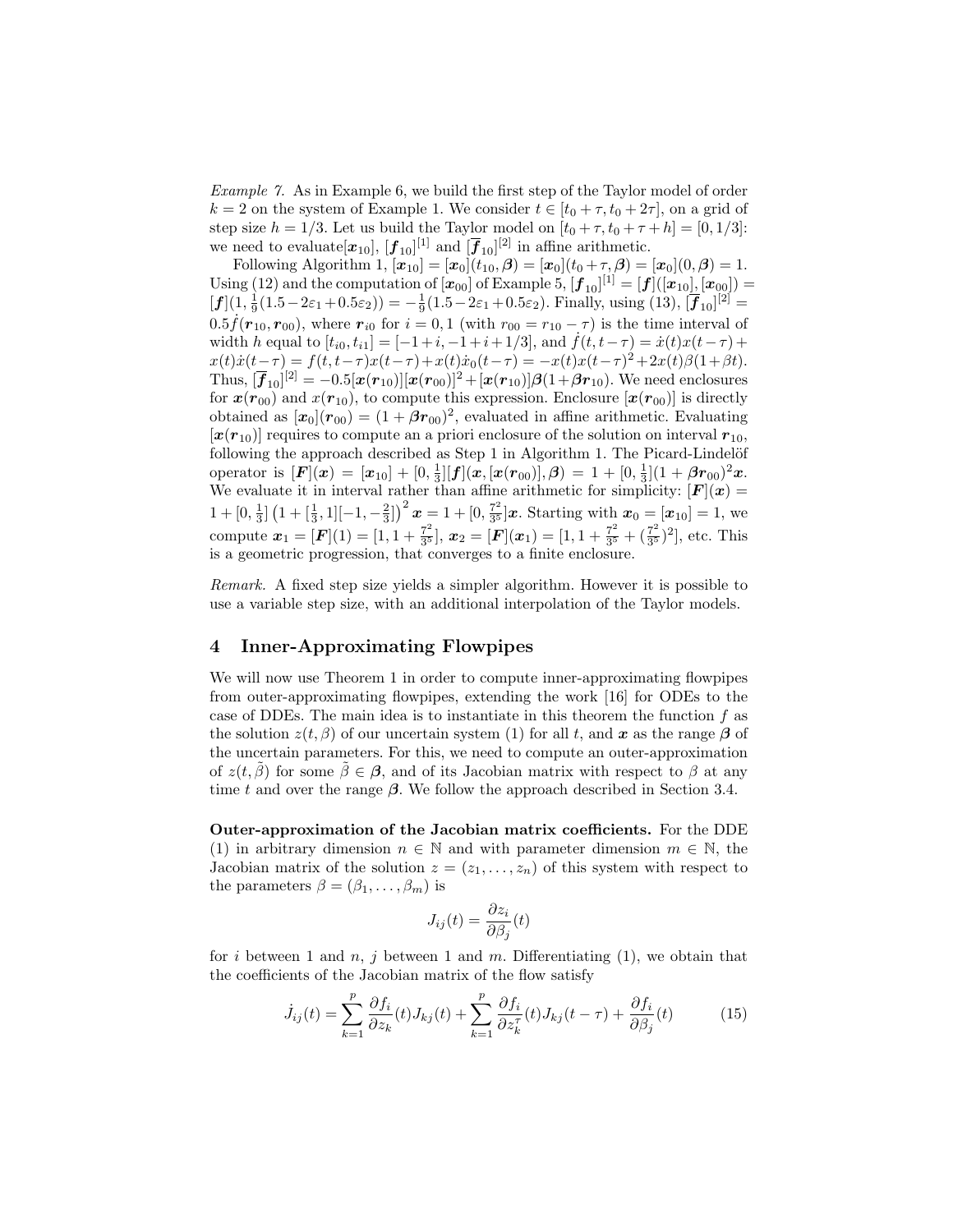with initial condition  $J_{ij}(t) = (J_{ij})_0(t,\beta) = \frac{\partial(z_i)_0}{\partial \beta_j}(t,\beta)$  for  $t \in [t_0, t_0 + \tau]$ .

Example 8. The Jacobian matrix for Example 1 is a scalar since the DDE is real-valued and the parameter is scalar. We easily get  $\dot{J}_{11}(t) = -x(t-\tau)J_{11}(t)$  –  $x(t)J_{11}(t-\tau)$  with initial condition  $(J_{11})_0(t,\beta) = 2t(1+\beta t)$ .

Equation  $(15)$  is a DDE of the same form as  $(1)$ . We can thus use the method introduced in Section 3.4, and use Taylor models to compute outerapproximating flowpipes for the coefficients of the Jacobian matrix.

Computing inner-approximating flowpipes. Similarly as for ODEs [16], the algorithm that computes inner-approximating flowpipes, first uses Algorithm 1 to compute outer-approximations, on each time interval  $[t_{ij}, t_{i(i+1)}],$  of

- 1. the solution  $z(t, \tilde{\beta})$  of the system starting from the initialization function  $z_0(t, \tilde{\beta})$  defined by a given  $\tilde{\beta} \in \beta$
- 2. the Jacobian  $J(t, \beta)$  of the solution, for all  $\beta \in \beta$

Then, we can deduce inner-approximating flowpipes by using Theorem 1. Let as in Definition 3  $\beta = (\beta_{\mathcal{A}}, \beta_{\mathcal{E}})$  and note  $J_{\mathcal{A}}$  the matrix obtained by extracting the columns of the Jacobian corresponding to the partial derivatives with respect to  $\beta_{\mathcal{A}}$ . Denote by  $J_{\mathcal{E}}$  the remaining columns. If the quantity defined by Equation (16) for t in  $[t_{ij}, t_{i(j+1)}]$  is an improper interval

$$
]z[\mathcal{A}(t, t_{ij}, \beta_{\mathcal{A}}, \beta_{\mathcal{E}}) = [z](t, t_{ij}, [\tilde{z}_{ij}]) + [J]\mathcal{A}(t, t_{ij}, [J_{ij}])(\beta_{\mathcal{A}} - \tilde{\beta}_{\mathcal{A}})
$$

$$
+ [J]_{\mathcal{E}}(t, t_{ij}, [J_{ij}]) (\text{dual } \beta_{\mathcal{E}} - \tilde{\beta}_{\mathcal{E}})
$$
(16)

then the interval (pro  $]z[_{\mathcal{A}}(t,t_{ij},\boldsymbol{\beta}_{\mathcal{A}},\boldsymbol{\beta}_{\mathcal{E}}))$  is an inner-approximation of the reachable set  $z(t, \beta)$  valid on the time interval  $[t_{ij}, t_{i(j+1)}],$  which is robust with respect to the parameters  $\beta_A$ , in the sense of Definition 3. Otherwise the innerapproximation is empty. If all parameters are existentially quantified, that is if the subset  $\beta_{\mathcal{A}}$  is empty, we obtain the classical inner-approximation of Definition 2. Note that a unique computation of the center solution  $[\tilde{z}]$  and the Jacobian matrix  $[J]$  can be used to infer different interpretations as innerapproximations or robust inner-approximations. With this computation, the robust inner flowpipes will always be included in the classical inner flowpipes.

The computation of the inner-approximations fully relies on the outer-approximations at each time step. A consequence is that we can soundly implement most of our approach using classical interval-based methods: outward rounding should be used for the outer approximations of flows and Jacobians. Only the final computation by Kaucher arithmetic of improper intervals should be done with inward rounding in order to get a sound computation of the inner-approximation.

Also, the wider the outer-approximation in Taylor models for the center and the Jacobian, the tighter and thus the less accurate is the inner-approximation. This can lead to an empty inner-approximation if the result of Equation (16) in Kaucher arithmetic is not an improper interval. This can occur in two way.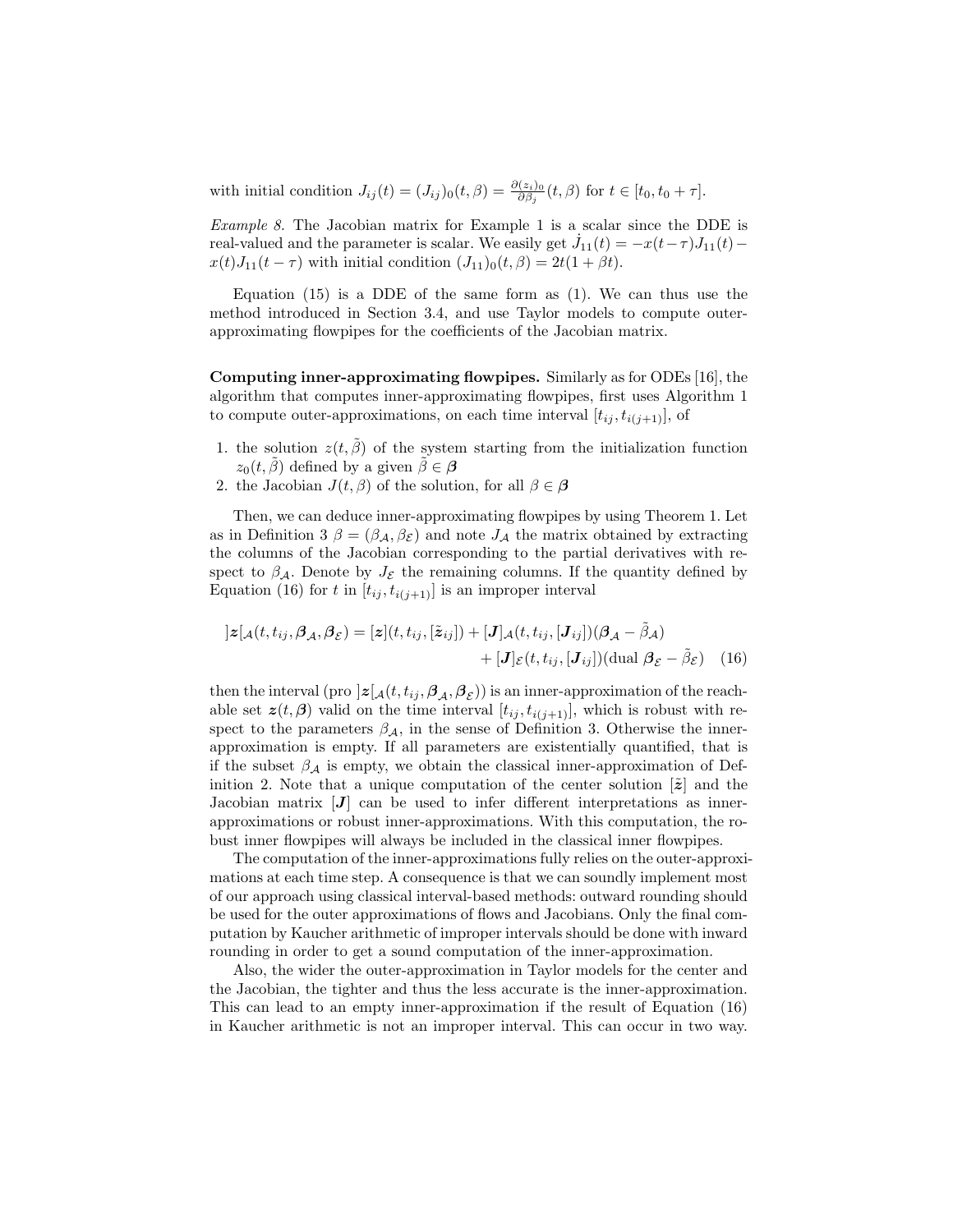Firstly, the Kaucher multiplication  $[J]_{\mathcal{E}}$  (dual  $\beta_{\mathcal{E}} - \tilde{\beta}_{\mathcal{E}}$ ) in (16), yields a nonzero improper interval only if the Jacobian coefficients do not contain 0. Secondly, suppose that the Kaucher multiplication yields an improper interval. It is added to the proper interval  $[\boldsymbol{z}](t, t_{ij}, [\tilde{\boldsymbol{z}}_{ij}]) + [\boldsymbol{J}]_{\mathcal{A}} * (\boldsymbol{\beta}_{\mathcal{A}} - \boldsymbol{\beta}_{\mathcal{A}}).$  The center solution  $[\boldsymbol{z}](t, t_{ij}, [\tilde{\boldsymbol{z}}_{ij}])$  can be tightly estimated, but the term  $[\boldsymbol{J}]_{\mathcal{A}}(\boldsymbol{\beta}_{\mathcal{A}} - \tilde{\beta}_{\mathcal{A}})$ that measures robustness with respect to the  $\beta_A$  parameters can lead to a wide enclosure. If this sum is wider than the improper interval resulting from the Kaucher multiplication, then the resulting Kaucher sum will be proper and the inner-approximation empty.

## 5 Implementation and Experiments

We have implemented our method using the FILIB++  $C++$  library [23] for interval computations, the  $FADBAD++<sup>2</sup>$  package for automatic differentiation, and (a slightly modified version of) the  $\texttt{aaflip}^3$  library for affine arithmetic.

Let us first consider the running example, with order 2 Taylor models, and an integration step size of 0.05. Figure 1 left presents the results until  $t = 2$ (obtained in 0.03 seconds) compared to the analytical solution (dashed lines): the solid external lines represent the outer-approximating flowpipe, the filled region represents the inner-approximating flowpipe. Until time  $t = 0$ , the DDE is in its



Fig. 1. Running example (Taylor model order 2, step size 0.05)

initialization phase, and the conservativeness of the outer-approximation is due to the abstraction in affine arithmetic of the set of initialization functions. Using higher-order Taylor models, or refining the time step improves the accuracy. However, for the inner-approximation, there is a specific difficulty: the Jacobian

<sup>2</sup> http://www.fadbad.com

<sup>3</sup> http://aaflib.sourceforge.net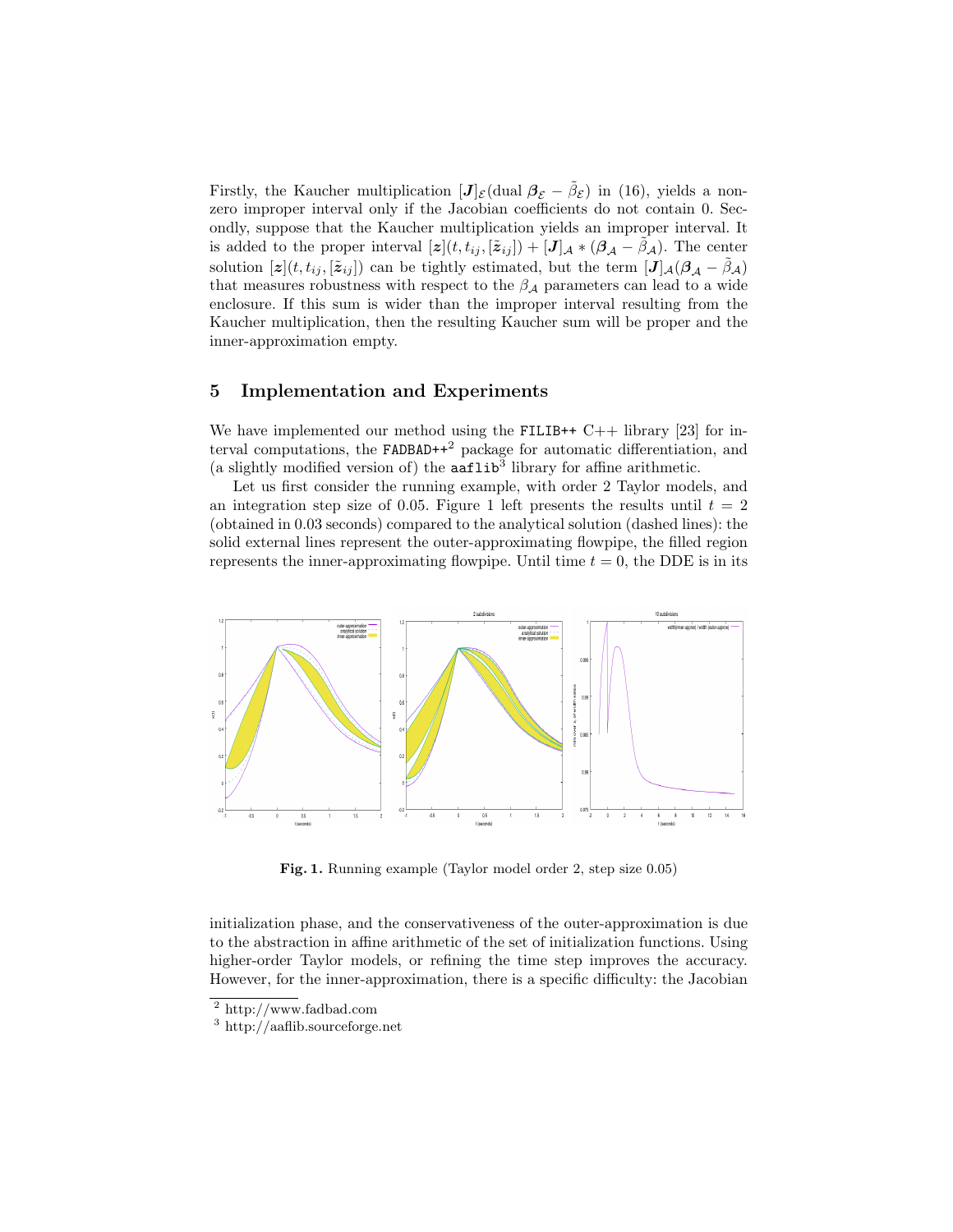contains 0 at  $t = -1$ , so that the inner-approximation is reduced to a point. This case corresponds to the parameter value  $\beta = 1$ . To address this problem, we split the initial parameter set in two sub-intervals of equal width, compute independently the inner and outer flowpipes for these two parameters ranges, and then join the results to obtain Figure 1 center. It is somehow counter intuitive that we can get this way a larger, thus better quality, inner-approximating set, as the inner-approximation corresponds to the property that there exist a value of  $\beta$  in the parameter set such that a point of the tube is definitely reached. Taking a larger  $\beta$  parameter set would intuitively lead to a larger such inner tube. However, this is in particular due to the fact that we avoid here the zero in the Jacobian. More generally, such a subdivision yields a tighter outer-approximation of the Jacobian, andthus better accuracy when using the mean-value theorem.

In order to obtain an inner-approximation without holes, we can use a subdivision of the parameters with some covering. This is the case for instance using 10 subdivisions, with 10 per cent of covering. Results are now much tighter: Figure 1 right represents a measure  $\gamma(x, t)$  of the quality of the approximations (computed in 45 seconds) for a time horizon  $T = 15$ , with Taylor Model of order 3, a step size of 0.02. This accuracy measure  $\gamma(x,t)$  is defined by  $\gamma(x,t) = \frac{\gamma_u(x)}{\gamma_o(x)}$  where  $\gamma_u(x)$ and  $\gamma_o(x)$  measure respectively the width of the inner-approximation and outerapproximation, for state variable  $x$ . Intuitively, the larger the ratio (bounded by 1), the better the approximation. Here,  $\gamma(x, t)$  almost stabilizes after some time, to a high accuracy of 0.975. We noted that in this example, the order of the Taylor model, the step size and the number of initial subdivisions all have a notable impact on the stabilized value of  $\gamma$ , that can here be decreased arbitrarily.

Example 9. Consider a basic PD-controller for a self-driving car, controlling the car's position  $x$  and velocity  $v$  by adjusting its acceleration depending on the current distance to a reference position  $p_r$ , chosen here as  $p_r = 1$ . We consider a delay  $\tau$  to transfer the input data to the controller, due to sensing, computation or transmission times. This leads, for  $t \geq 0$ , to:

$$
\begin{cases}\nx'(t) = v(t) \\
v'(t) = -K_p(x(t-\tau) - p_r) - K_d v(t-\tau)\n\end{cases}
$$

Choosing  $K_p = 2$  and  $K_d = 3$  guarantees the asymptotic stability of the controlled system when there is no delay. The system is initialized to a constant function  $(x, v) \in [-0.1, 0.1] \times [0, 0.1]$  on the time interval  $[-\tau, 0]$ .

This example demonstrates that even small delays can have a huge impact on the dynamics. We represent in the left subplot of Figure 2 the inner and outer approximating flowpipes for the velocity and position, with delay  $\tau = 0.35$ , until time  $T = 10$ . They are obtained in 0.32 seconds, using Taylor models of order 3 and a time step of 0.03. The parameters were chosen such that the innerapproximation always remains non-empty. We now study the robustness of the behavior of the system to the parameters:  $K_p$  and  $K_d$  are time invariant, but now uncertain and known to be bounded by  $(K_p, K_d) \in [1.95, 2.05] \times [2.95, 3.05]$ . The Jacobian matrix is now of dimension  $2 \times 4$ . We choose a delay  $\tau = 0.2$ , sufficiently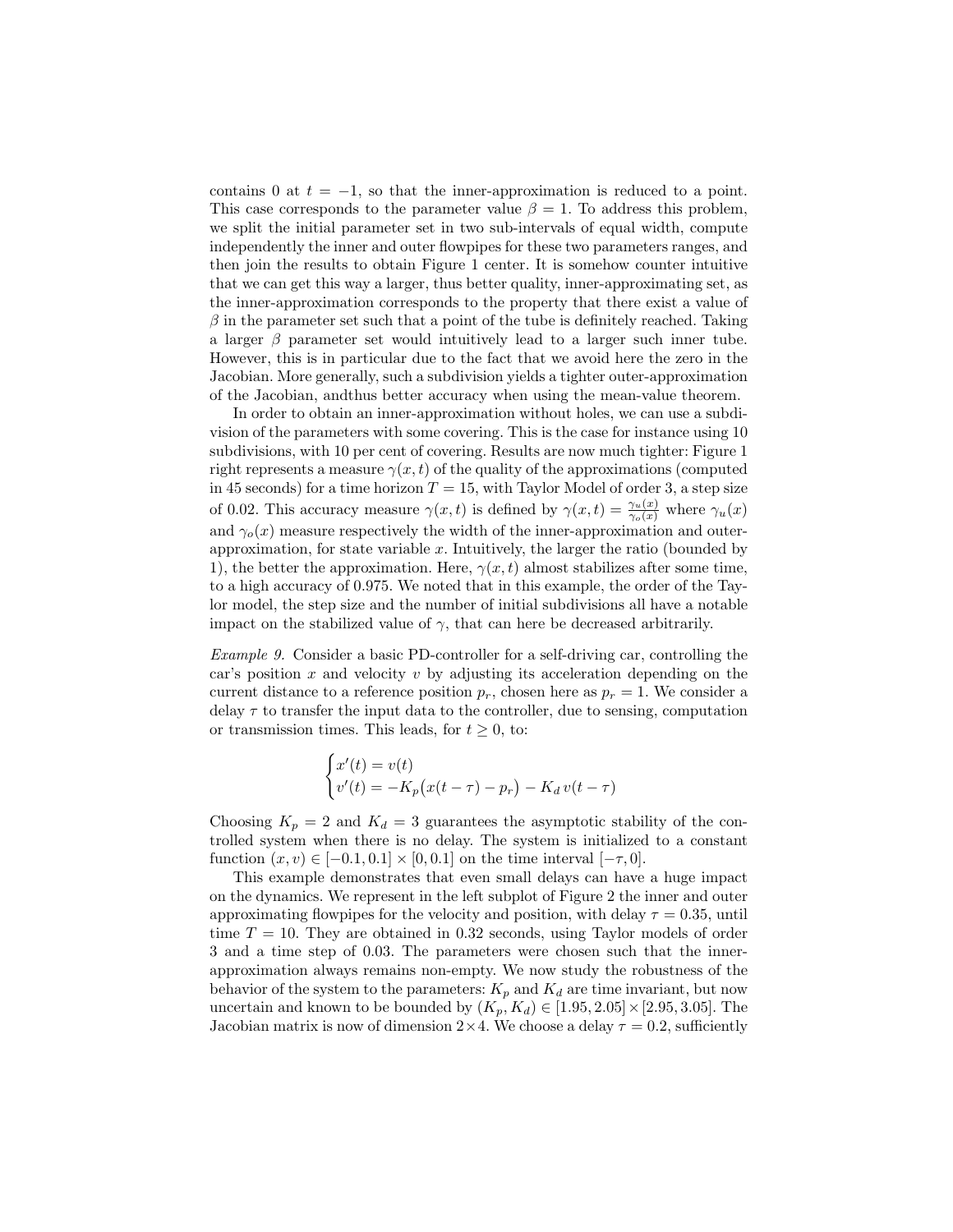

Fig. 2. Left and center: velocity and position of controlled car (left  $\tau = 0.35$ , center  $\tau = 0.2$ ); Right: vehicles position in the platoon example

small to not induce oscillations. Thanks to the outer-approximation, we prove that the velocity never becomes negative, in contrast to the case of  $\tau = 0.35$ where it is proved to oscillate. In Figure 2 center, we represent, along with the over-approximation, the inner-approximation and a robust inner-approximation. The inner-approximation, in the sense of Definition 2, contains only states for which it is proved that there exists an initialization of the state variables  $x$  and v in  $[-0.1, 0.1] \times [0, 0.1]$  and a value of  $K_p$  and  $K_d$  in  $[1.95, 2.05] \times [2.95, 3.05]$ , such that these states are solutions of the DDE. The inner-approximation which is robust with respect to the uncertainty in  $K_p$  and  $K_d$ , in the sense of Definition 3, contains only states for which it is proved that, whatever the values of  $K_p$  and  $K_d$  in [1.95, 2.05]  $\times$  [2.95, 3.05], there exist an initialization of x and v in  $[-0.1, 0.1] \times [0, 0.1]$ , such that these states are solutions of the DDE. These results are obtained in 0.24 seconds, with order 3 Taylor models and a time step of 0.04. The robust inner-approximation is naturally included in the innerapproximation.

We now demonstrate the efficiency of our approach and its good scaling behavior with respect to the dimension of the state space, by comparing our results with the results of [30] on their seven-dimensional Example 3:

Example 10. Let  $\dot{x}(t) = f(x(t), x(t-\tau))$ ,  $t \in [\tau = 0.01, T]$ , where  $f(x(t), x(t-\tau))$  $\tau$ ) = (1.4x<sub>3</sub>(t) – 0.9x<sub>1</sub>(t –  $\tau$ ), 2.5x<sub>5</sub>(t) – 1.5x<sub>2</sub>(t), 0.6x<sub>7</sub>(t) – 0.8x<sub>3</sub>(t)x<sub>2</sub>(t), 2 –  $1.3x_4(t)x_3(t), 0.7x_1(t) - x_4(t)x_5(t), 0.3x_1(t) - 3.1x_6(t), 1.8x_6(t) - 1.5x_7(t)x_2(t)),$ and the initial function is constant on  $[-\tau, 0]$  with values in a box<sup>4</sup> [1.0, 1.2] ×  $[0.95, 1.15] \times [1.4, 1.6] \times [2.3, 2.5] \times [0.9, 1.1] \times [0.0, 0.2] \times [0.35, 0.55]$ . We compute outer and inner approximations of the reachable sets of the DDE until time  $t =$ 0.1, and compare the quality measure  $\gamma(x_1), \ldots, \gamma(x_7)$  for the projection of the approximations over each variable  $x_1$  to  $x_7$ , of our method with respect to [30]. We obtain for our work the measures 0.998, 0.996, 0.978, 0.964, 0.97, 0.9997, 0.961, to be compared to 0.575, 0.525, 0.527, 0.543, 0.477, 0.366, 0.523 for [30]. The results, computed with order 2 Taylor models, are obtained in 0.13 seconds with

<sup>4</sup> The first component is different from that given in [30], but is the correct initial condition, after discussion with the authors.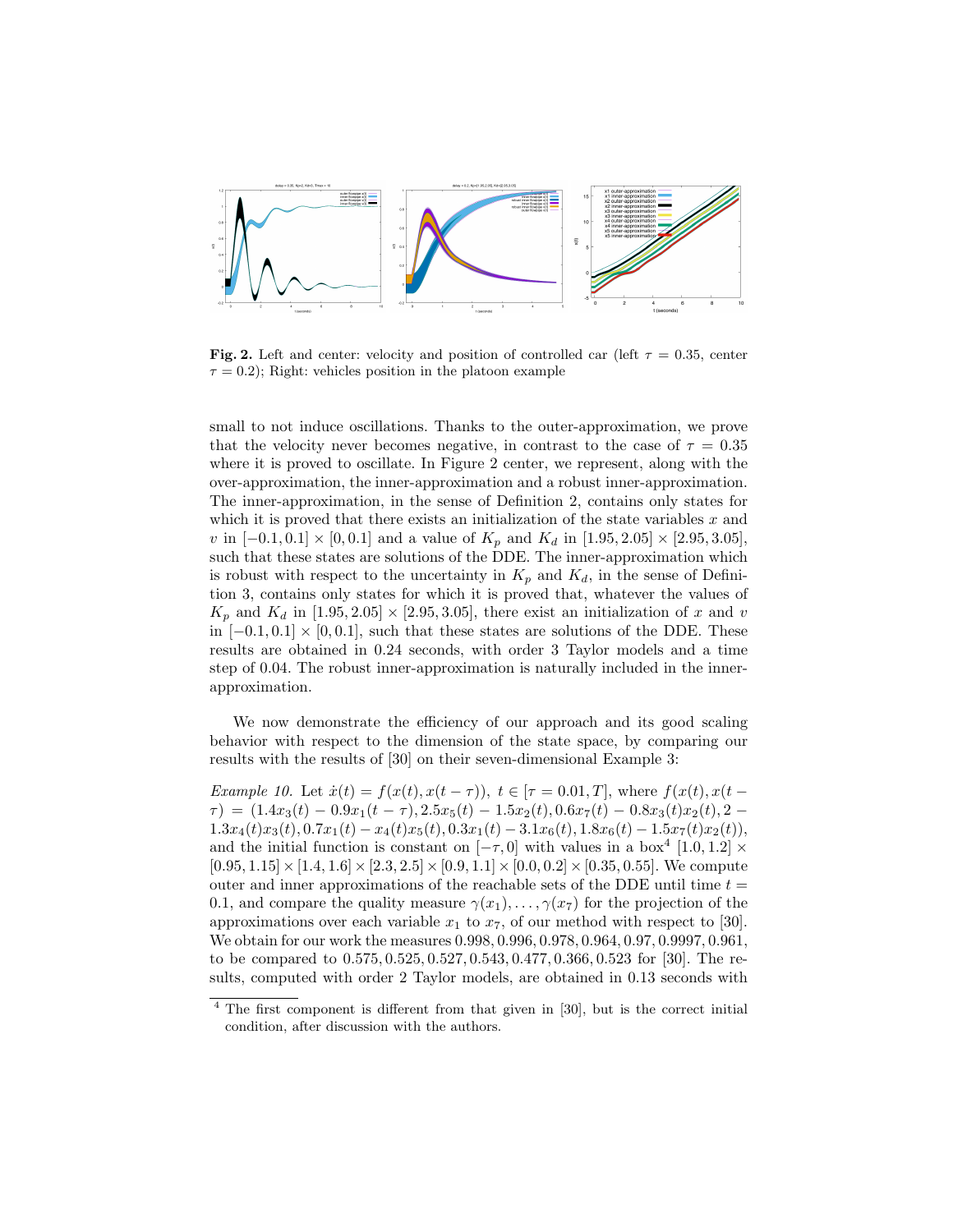our method, and 505 seconds with [30]. Our implementation is thus both much faster and much more accurate. However, this comparison should only be taken as a rough indication, as it is unfair to [30] to compare their inner boxes to our projections on each component.

*Example 11.* Consider now the model, adapted from [11], of a platoon of n autonomous vehicles. Vehicle  $C_{i+1}$  is just after  $C_i$ , for  $i = 1$  to  $n - 1$ . Vehicle  $C_1$ is the leading vehicle. Sensors of  $C_{i+1}$  measure its current speed  $v_{i+1}$  as well as the speed  $v_i$  of the vehicle just in front of it. There respective positions are  $x_{i+1}$ and  $x_i$ . We take a simple model where each vehicle  $C_{i+1}$  accelerates so that to catch up with  $C_i$  if it measures that  $v_i > v_{i+1}$  and acts on its brakes if  $v_i < v_{i+1}$ . Because of comunications, accelerations are delayed by some time constant  $\tau$ :

$$
\dot{x}_i(t) = v_i(t) \qquad i = 2, \cdots, n
$$
  

$$
\dot{v}_{i+1}(t) = \alpha (v_i(t-\tau) - v_{i+1}(t-\tau)) \qquad i = 2, \cdots, n-1
$$

We add an equation defining the way the leading car drives. We suppose it adapts its speed between 1 and 3, following a polynomial curve. This needs to adapt the acceleration of vehicle  $C_2$ :

$$
\begin{aligned} \dot{x}_1(t) &= 2 + (x_1(t)/5 - 1)(x_1(t)/5 - 2)(x_1(t)/5 - 3)/6 \\ \dot{v}_2(t) &= \alpha(2 + (x_1(t)/5 - 1)(x_1(t)/5 - 2)(x_1(t)/5 - 3)/6 - v_2(t - \tau)) \end{aligned}
$$

We choose  $\tau = 0.3$  and  $\alpha = 2.5$ . The initial position before time 0 of car  $C_i$  is slightly uncertain, taken to  $-(i-1) + [-0.2, 0.2]$ , and its speed is in [1.99,2.01]. We represent in the right subplot of Figure 2 the inner and outer approximations of the position of the vehicles in a 5 vehicles platoon (9-dimensional system) until time T=10, with a time step of 0.1, and order 3 Taylor models, computed in 2.13 seconds. As the inner-approximations of different vehicles intersect, there are some unsafe initial conditions, such that the vehicules will collide. This example allows us to demonstrate the good scaling of our method: for 10 vehicles (19-dim system) and with the same parameters, results are obtained in 6.5 seconds.

## 6 Conclusion

We have shown how to compute, efficiently and accurately, outer and inner flowpipes for DDEs with constant delay, using Taylor models combined with an efficient space abstraction. We have also introduced a notion of robust innerapproximation, that can be computed by the same method. We would like to extend this work for fully general DDEs, including variable delay, as well as study further the use of such computations for property verification on networked control systems. Indeed, while testing is a weaker alternative to inner-approximation for property falsification, we believe that robust inner-approximation provides new tools towards robust property verification or control synthesis.

Acknowledgments The authors were supported by ANR project MALTHY, ANR-13-INSE-0003, DGA project "Complex Robotics Systems Safety" and the academic chair "Complex Systems Engineering" of Ecole Polytechnique-ENSTA-Télécom-Thalès-Dassault-DCNS-DGA-FX-FDO-Fondation ParisTech.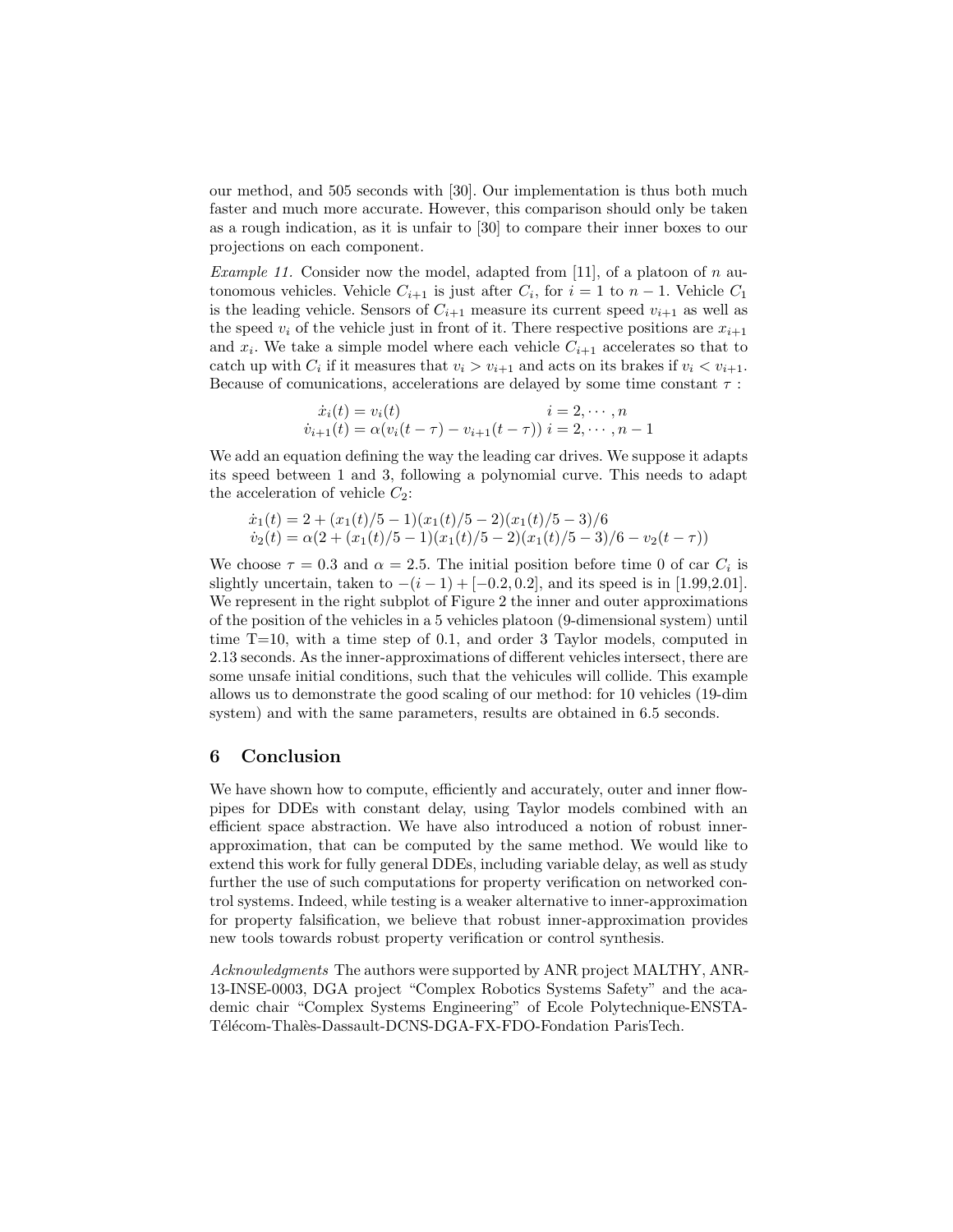### References

- 1. Julien Alexandre dit Sandretto and Alexandre Chapoutot. DynIBEX: a Differential Constraint Library for Studying Dynamical Systems. HSCC, April 2016. Poster.
- 2. M. Althoff. Reachability analysis of nonlinear systems using conservative polynomialization and non-convex sets. In  $HSCC'13$ , pages 173–182. ACM, 2013.
- 3. M. Althoff. An introduction to CORA 2015. In In ARCH 2014 and ARCH 2015, pages 120–151, 2015.
- 4. Matthias Althoff, Olaf Stursberg, and Martin Buss. Reachability analysis of nonlinear systems with uncertain parameters using conservative linearization. In Proceedings of CDC, pages 4042–4048, 2008.
- 5. O. Bouissou, A. Chapoutot, and A. Djoudi. Enclosing temporal evolution of dynamical systems using numerical methods. In NFM, 2013.
- 6. Xin Chen, Erika Abrah´am, and Sriram Sankaranarayanan. Taylor model flowpipe ´ construction for non-linear hybrid systems. In RTSS, pages 183–192, 2012.
- 7. Xin Chen, Erika Abrah´am, and Sriram Sankaranarayanan. Flow\*: An analyzer for ´ non-linear hybrid systems. In CAV, pages 258–263, 2013.
- 8. Xin Chen, Sriram Sankaranarayanan, and Erika Abraham. Under-approximate flowpipes for non-linear continuous systems. In FMCAD, pages 59–66. IEEE/ACM, 2014.
- 9. Joao Comba and Jorge Stolfi. Affine arithmetic and its applications to computer graphics. In SIBGRAPI, 1993.
- 10. Thao Dang and Romain Testylier. Reachability analysis for polynomial dynamical systems using the bernstein expansion. Reliable Computing, 17:128–152, 2012.
- 11. T. Erneux. Applied Delay Differential Equations. Surveys and Tutorials in the Applied Mathematical Sciences. Springer New York, 2009.
- 12. C.E. Falbo. Some elementary methods for solving functional differential equations, 2004.
- 13. Goran Frehse, Colas Le Guernic, Alexandre Donzé, Scott Cotton, Rajarshi Ray, Olivier Lebeltel, Rodolfo Ripado, Antoine Girard, Thao Dang, and Oded Maler. Spaceex: Scalable verification of hybrid systems. In CAV, pages 379–395, 2011.
- 14. Antoine Girard. Reachability of uncertain linear systems using zonotopes. In HSCC'05. Springer, 2005.
- 15. Alexandre Goldsztejn, David Daney, Michel Rueher, and Patrick Taillibert. Modal intervals revisited: a mean-value extension to generalized intervals. In QCP'05, 2005.
- 16. Eric Goubault and Sylvie Putot. Forward inner-approximated reachability of nonlinear continuous systems. In HSCC, pages 1–10. ACM, 2017.
- 17. Colas Le Guernic and Antoine Girard. Reachability analysis of hybrid systems using support functions. In CAV, 2009.
- 18. E.W. Kaucher. Interval analysis in the extended interval space IR. Comput. (Supplementum) 2, 1980.
- 19. Milan Korda, Didier Henrion, and Colin Neil Jones. Inner approximations of the region of attraction for polynomial dynamical systems. In NOLCOS, 2013.
- 20. Alexander B. Kurzhanski and Pravin Varaiya. Ellipsoidal techniques for reachability analysis. In Hybrid Systems: Computation and Control, Third International Workshop, HSCC 2000, Pittsburgh, PA, USA, March 23-25, 2000, Proceedings, pages 202–214, 2000.
- 21. Alexander B Kurzhanski and Pravin Varaiya. Ellipsoidal techniques for reachability analysis: internal approximation. Systems  $\mathcal{B}$  control letters, 2000.